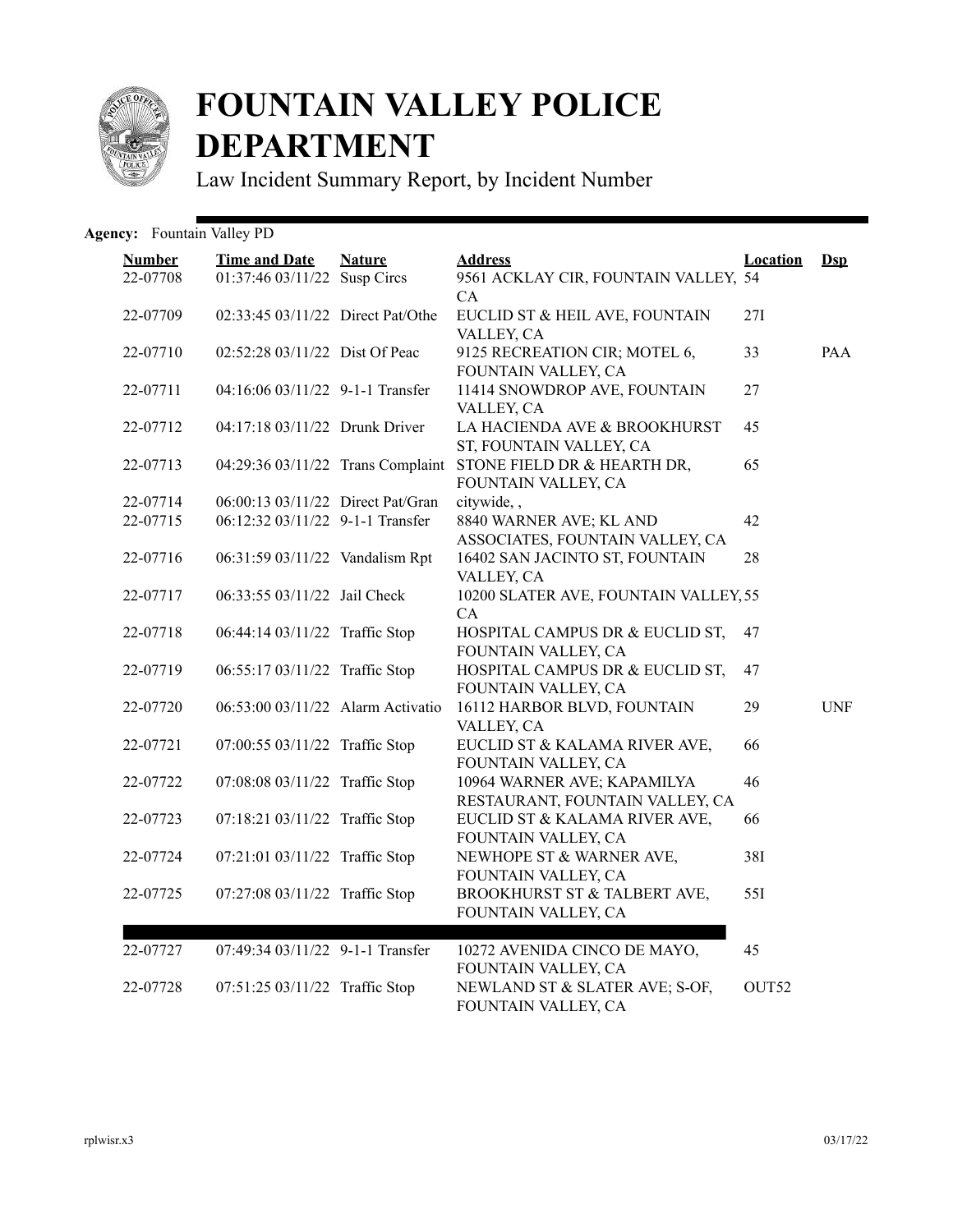| <b>Number</b> | <b>Time and Date</b>              | <b>Nature</b> | <b>Address</b>                                                         | <b>Location</b> | $\mathbf{Dsp}$ |
|---------------|-----------------------------------|---------------|------------------------------------------------------------------------|-----------------|----------------|
| 22-07729      | 07:53:16 03/11/22 Petty Theft Rpt |               | 17304 SAN LUIS ST # 2, FOUNTAIN<br>VALLEY, CA                          | 45              | <b>INA</b>     |
| 22-07730      | 08:05:46 03/11/22 Traffic Stop    |               | EL REY AVE & BUSHARD ST,                                               | 43              |                |
|               |                                   |               | FOUNTAIN VALLEY, CA                                                    |                 |                |
| 22-07731      | 08:20:52 03/11/22 Illegal Parking |               | MODOC ST & EL REY AVE, FOUNTAIN                                        | 44              |                |
|               |                                   |               | VALLEY, CA                                                             |                 |                |
| 22-07732      | 08:23:18 03/11/22 Traffic Stop    |               | 18100 BROOKHURST ST; OFFICE                                            | 65              |                |
|               |                                   |               | DEPOT, FOUNTAIN VALLEY, CA                                             |                 |                |
| 22-07733      | 08:21:27 03/11/22 Veh Burg Rpt    |               | 16549 MT SHERROD CIR, FOUNTAIN<br>VALLEY, CA                           | 34              |                |
| 22-07734      | 08:31:31 03/11/22 9-1-1 Transfer  |               | 10035 ELLIS AVE, FOUNTAIN VALLEY,                                      | 65              |                |
|               |                                   |               | CA                                                                     |                 |                |
| 22-07735      | 08:34:24 03/11/22 Water Problem   |               | 9572 RHEA AVE; MIKES POOL SERVICE, 64                                  |                 |                |
|               |                                   |               | FOUNTAIN VALLEY, CA                                                    |                 |                |
| 22-07736      | 08:39:13 03/11/22 Traffic Stop    |               | 18122 BROOKHURST ST # 2; DUNKIN                                        | 65              |                |
|               |                                   |               | DONUTS, FOUNTAIN VALLEY, CA                                            |                 |                |
| 22-07737      | 08:39:27 03/11/22 9-1-1 Misdial   |               | 10035 ELLIS AVE, FOUNTAIN VALLEY,                                      | 65              |                |
|               |                                   |               | CA                                                                     |                 |                |
| 22-07738      | 08:38:07 03/11/22 Trans Complaint |               | 10950 WARNER AVE; 7 ELEVEN,<br>FOUNTAIN VALLEY, CA                     | 46              |                |
| 22-07739      | 08:54:47 03/11/22 Traffic Stop    |               | 17430 BROOKHURST ST; BANK OF                                           | 45              |                |
|               |                                   |               | AMERICA, FOUNTAIN VALLEY, CA                                           |                 |                |
| 22-07740      | 08:57:44 03/11/22 Ped Check       |               | 11085 WARNER AVE; STATER                                               | 37              |                |
|               |                                   |               | BROTHERS, FOUNTAIN VALLEY, CA                                          |                 |                |
| 22-07741      | 08:58:47 03/11/22 Robbery         |               | 17520 BROOKHURST ST; ARCO,                                             | 55              |                |
|               |                                   |               | FOUNTAIN VALLEY, CA                                                    |                 |                |
| 22-07742      |                                   |               | 09:01:25 03/11/22 Check Well Bein EUCLID ST & EDINGER AVE, FOUNTAIN17I |                 |                |
| 22-07743      | 09:11:35 03/11/22 Traffic Stop    |               | VALLEY, CA<br>BROOKHURST ST & ELLIS AVE,                               | 65I             |                |
|               |                                   |               | FOUNTAIN VALLEY, CA                                                    |                 |                |
| 22-07744      | 09:12:34 03/11/22 Alarm Activatio |               | 10807 EL GORRA CIR, FOUNTAIN                                           | 46              | <b>UNF</b>     |
|               |                                   |               | VALLEY, CA                                                             |                 |                |
| 22-07745      | 09:13:58 03/11/22 Traffic Stop    |               | 18380 BROOKHURST ST; THE RECESS                                        | 65              |                |
|               |                                   |               | ROOM, FOUNTAIN VALLEY, CA                                              |                 |                |
| 22-07746      | 09:20:24 03/11/22 Illegal Parking |               | 8515 RHOADS CIR, FOUNTAIN VALLEY, 62                                   |                 |                |
|               |                                   |               | CA                                                                     |                 |                |
| 22-07747      | 09:22:54 03/11/22 Traffic Stop    |               | BROOKHURST ST & ELLIS AVE; N/OF,<br>FOUNTAIN VALLEY, CA                | 65I             |                |
| 22-07748      | 09:16:40 03/11/22 Grand Theft Rpt |               | 17640 SANTA CRISTOBAL ST,                                              | 52              | <b>INA</b>     |
|               |                                   |               | FOUNTAIN VALLEY, CA                                                    |                 |                |
| 22-07749      | 09:31:44 03/11/22 Traffic Stop    |               | JACARANDA ST & ELLIS AVE,                                              | 64              |                |
|               |                                   |               | FOUNTAIN VALLEY, CA                                                    |                 |                |
| 22-07750      | 09:36:53 03/11/22 9-1-1 Open Line |               | 10663 WARNER AVE, FOUNTAIN                                             | 46              |                |
|               |                                   |               | VALLEY, CA                                                             |                 |                |
| 22-07751      | 09:37:17 03/11/22 Drug Activity   |               | MT MATTERHORN ST & LEHNHARDT<br>AVE, FOUNTAIN VALLEY, CA               | 19              |                |
| 22-07752      | 09:42:36 03/11/22 9-1-1 Transfer  |               | 10529 EDINGER AVE, FOUNTAIN                                            | 26              |                |
|               |                                   |               | VALLEY, CA                                                             |                 |                |
| 22-07753      | 10:02:47 03/11/22 9-1-1 Transfer  |               | 0 405, FOUNTAIN VALLEY, CA                                             | 44              |                |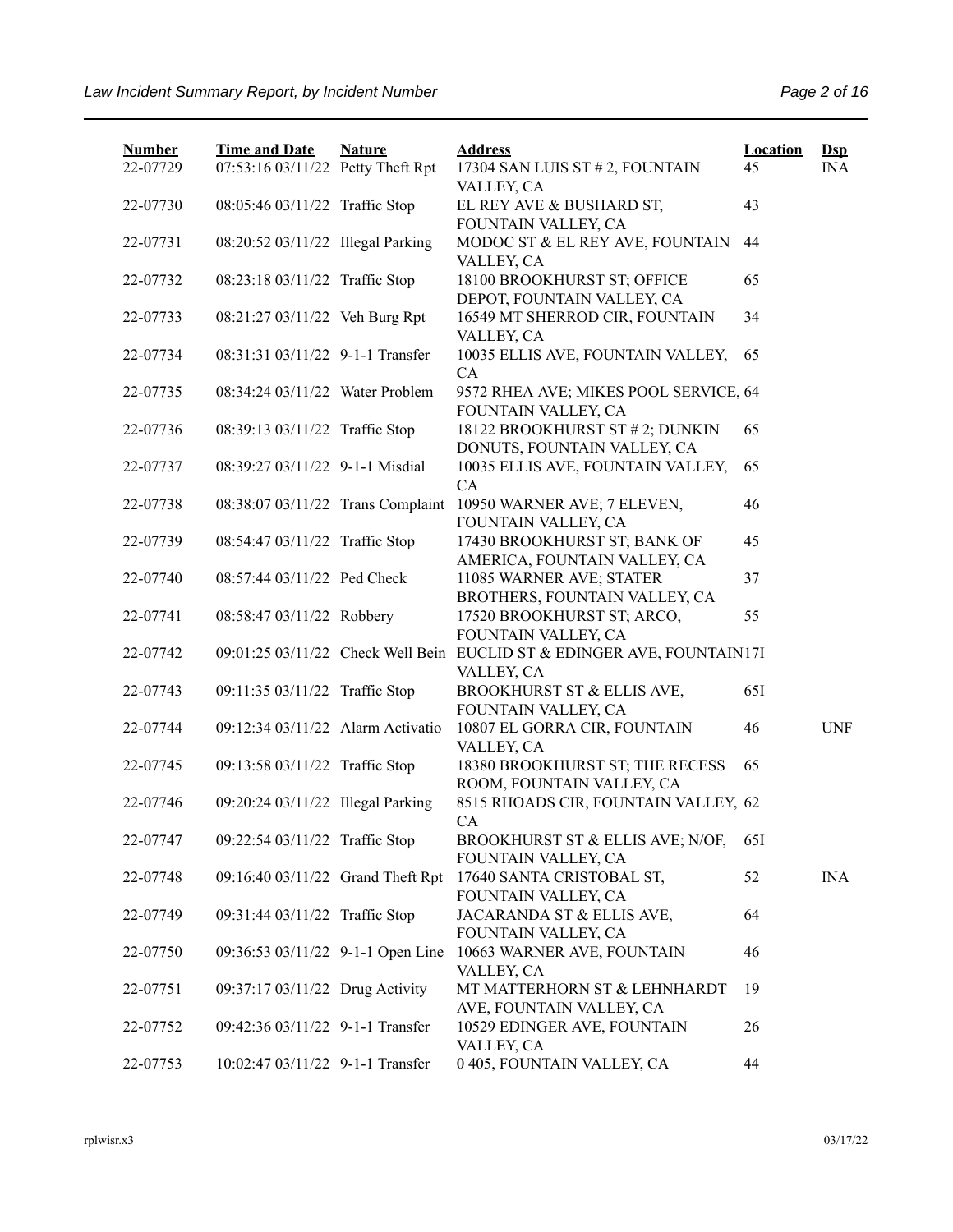| <b>Number</b> | <b>Time and Date</b>              | <b>Nature</b> | <b>Address</b>                                                                              | <b>Location</b> | $\mathbf{Dsp}$ |
|---------------|-----------------------------------|---------------|---------------------------------------------------------------------------------------------|-----------------|----------------|
| 22-07754      | 10:13:09 03/11/22 Traffic Stop    |               | WARD ST & WARNER AVE, FOUNTAIN<br>VALLEY, CA                                                | 36I             |                |
| 22-07755      | 10:20:06 03/11/22 Alarm Activatio |               | 17122 SANTA RITA ST, FOUNTAIN<br>VALLEY, CA                                                 | 42              |                |
| 22-07756      | 10:33:29 03/11/22 Traffic Hazard  |               | MAGNOLIA ST & SLATER AVE,<br>FOUNTAIN VALLEY, CA                                            | 43I             |                |
| 22-07757      | 10:36:19 03/11/22 Outside Agency  |               | MAGNOLIA ST & WARNER AVE,<br>FOUNTAIN VALLEY, CA                                            | 33I             |                |
| 22-07758      | 10:39:05 03/11/22 Req For A Suprv |               | 10200 SLATER AVE, FOUNTAIN VALLEY, 55<br><b>CA</b>                                          |                 |                |
| 22-07759      | 10:40:56 03/11/22 Threats Rpt     |               | 18190 AZTEC CRT, FOUNTAIN VALLEY, 65<br>CA                                                  |                 |                |
| 22-07760      | 10:43:33 03/11/22 9-1-1 Misdial   |               | 9920 TALBERT AVE; OC MEMORIAL<br>HOSPITAL, FOUNTAIN VALLEY, CA                              | 64              |                |
| 22-07761      | 11:00:44 03/11/22 Traffic Stop    |               | MAGNOLIA ST & TALBERT AVE,<br>FOUNTAIN VALLEY, CA                                           | 531             |                |
| 22-07762      | 11:17:44 03/11/22 Domestic Disput |               | 10590 LA ROSA LN, FOUNTAIN VALLEY, 56<br>CA                                                 |                 |                |
| 22-07763      | 11:28:00 03/11/22 Follow Up       |               | 17200 BROOKHURST ST; 24 HR<br>FITNESS, FOUNTAIN VALLEY, CA                                  | 45              |                |
| 22-07764      | 11:35:08 03/11/22 Trf Acc/Unk Inj |               | WARNER AVE & EUCLID ST, FOUNTAIN 37I<br>VALLEY, CA                                          |                 |                |
| 22-07765      | 11:42:14 03/11/22 Non Injury Tc   |               | ELLIS AVE & LAS FLORES ST,                                                                  | 75              |                |
| 22-07766      | 11:51:55 03/11/22 Traffic Hazard  |               | FOUNTAIN VALLEY, CA<br>TALBERT AVE & MAGNOLIA ST,                                           | 531             |                |
| 22-07767      | 11:53:42 03/11/22 Traffic Hazard  |               | FOUNTAIN VALLEY, CA<br>MAGNOLIA ST & TALBERT AVE,                                           | 53I             |                |
| 22-07768      | 12:05:59 03/11/22 Outside Agency  |               | FOUNTAIN VALLEY, CA<br>9561 TOUCAN AVE, FOUNTAIN VALLEY, 64                                 |                 |                |
| 22-07769      | 12:09:05 03/11/22 Disturb Ph Call |               | CA<br>9600 DOLPHIN AVE; VALLEY VISTA,                                                       | 54              |                |
| 22-07770      | 12:17:24 03/11/22 9-1-1 Misdial   |               | FOUNTAIN VALLEY, CA<br>9920 TALBERT AVE; OC MEMORIAL                                        | 64              |                |
| 22-07771      | 12:23:47 03/11/22 Receipt         |               | HOSPITAL, FOUNTAIN VALLEY, CA<br>9942 DANDELION CIR, FOUNTAIN                               | 24              |                |
| 22-07772      | 12:26:54 03/11/22 Abandoned Veh   |               | VALLEY, CA<br>15876 MAIDSTONE ST, FOUNTAIN                                                  | 15              |                |
| 22-07773      | 12:32:13 03/11/22 9-1-1 Transfer  |               | VALLEY, CA<br>10705 LEHNHARDT AVE, FOUNTAIN                                                 | 16              |                |
| 22-07774      | 12:43:37 03/11/22 Traffic Stop    |               | VALLEY, CA<br>ELLIS AVE & LAS FLORES ST,                                                    | 75              |                |
| 22-07775      | 12:43:48 03/11/22 Follow Up       |               | FOUNTAIN VALLEY, CA<br>15890 CAMO BLUFF CRT, FOUNTAIN                                       | 16              |                |
| 22-07776      | 13:12:27 03/11/22 Fire            |               | VALLEY, CA<br>9895 WARNER AVE, FOUNTAIN VALLEY, 34                                          |                 |                |
| 22-07777      |                                   |               | CA<br>13:18:22 03/11/22 9-1-1 Abandoned 17099 BROOKHURST ST, FOUNTAIN                       | 44              |                |
| 22-07778      |                                   |               | VALLEY, CA<br>13:17:28 03/11/22 Trans Complaint 17150 BROOKHURST ST, FOUNTAIN<br>VALLEY, CA | 45              |                |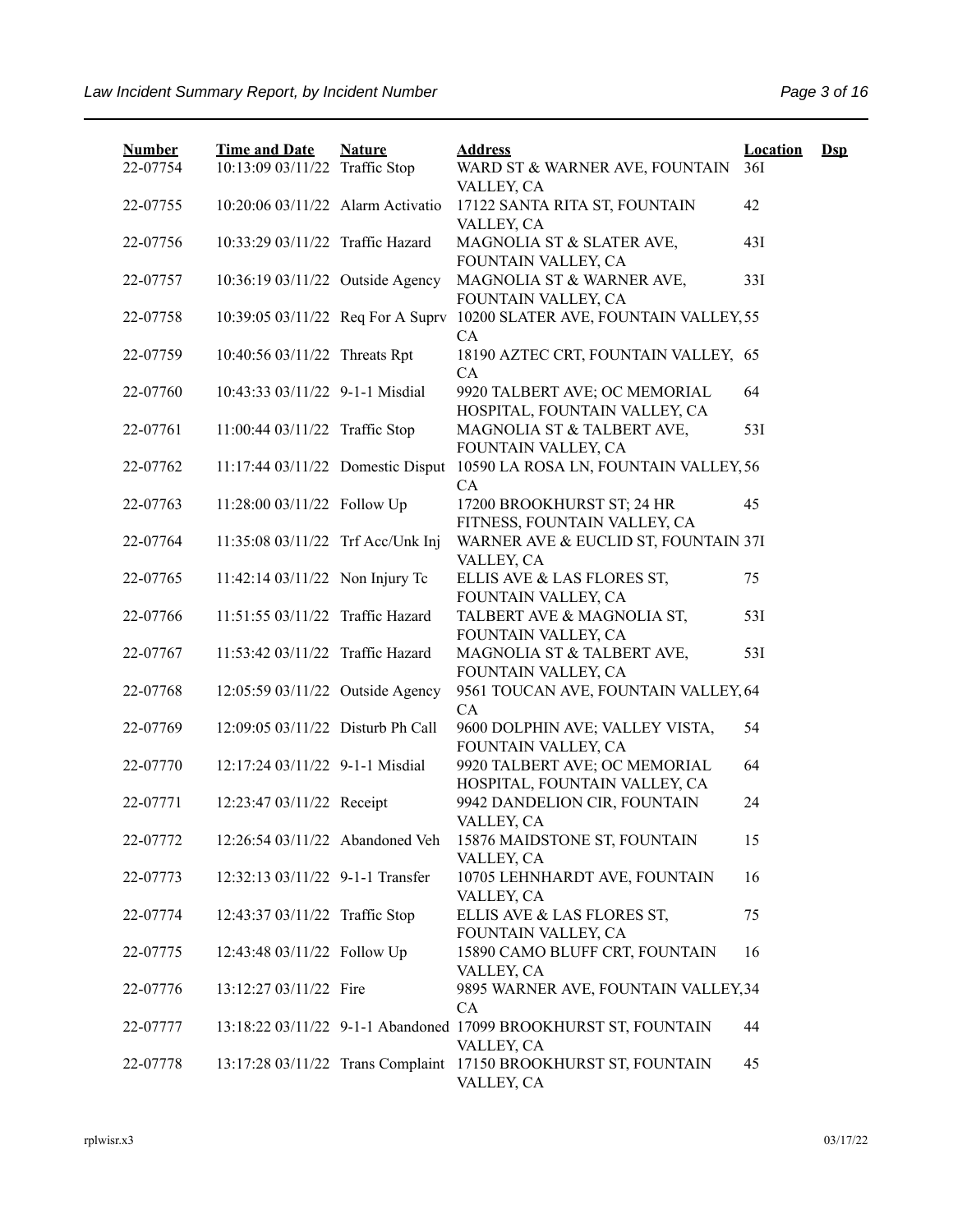| <b>Number</b> | <b>Time and Date</b>              | <b>Nature</b> | <b>Address</b>                                                                 | <b>Location</b> | $\mathbf{Dsp}$ |
|---------------|-----------------------------------|---------------|--------------------------------------------------------------------------------|-----------------|----------------|
| 22-07779      | 13:28:13 03/11/22 Other Type Call |               | 17900 NEWHOPE ST; COSTCO,<br>FOUNTAIN VALLEY, CA                               | 57              |                |
| 22-07780      | 13:36:16 03/11/22 9-1-1 Transfer  |               | 0 405, FOUNTAIN VALLEY, CA                                                     | 44              |                |
| 22-07781      | 13:42:03 03/11/22 Trans Complaint |               | 18523 BROOKHURST ST; STARBUCKS<br>COFFEE, FOUNTAIN VALLEY, CA                  | 74              |                |
| 22-07782      | 13:45:10 03/11/22 9-1-1 Open Line |               | 10058 SAN JUAN CRT, FOUNTAIN<br>VALLEY, CA                                     | 75              |                |
| 22-07783      | 14:02:32 03/11/22 Traffic Stop    |               | MAGNOLIA ST & ELLIS AVE,<br>FOUNTAIN VALLEY, CA                                | 63I             |                |
| 22-07784      | 14:17:04 03/11/22 Follow Up       |               | 17951 LOS VASOS ST, FOUNTAIN<br>VALLEY, CA                                     | 56              |                |
| 22-07785      | 14:16:11 03/11/22 Illegal Parking |               | 16930 MT GALE CIR, FOUNTAIN<br>VALLEY, CA                                      | 34              |                |
| 22-07786      | 14:16:38 03/11/22 9-1-1 Misdial   |               | 10900 WARNER AVE, FOUNTAIN<br>VALLEY, CA                                       | 46              |                |
| 22-07787      | 14:30:05 03/11/22 Traffic Stop    |               | BROOKHURST ST & HEIL AVE; N-OF,<br>FOUNTAIN VALLEY, CA                         | 251             |                |
| 22-07788      | 14:54:12 03/11/22 9-1-1 Transfer  |               | 10035 ELLIS AVE, FOUNTAIN VALLEY,<br>CA                                        | 65              |                |
| 22-07789      | 14:59:50 03/11/22 Traffic Stop    |               | MAGNOLIA ST & TALBERT AVE,<br>FOUNTAIN VALLEY, CA                              | 53I             |                |
| 22-07790      | 15:01:48 03/11/22 9-1-1 Transfer  |               | 16590 MAGNOLIA ST, WESTMINSTER,<br>CA                                          | 33              |                |
| 22-07791      | 15:11:09 03/11/22 Susp Subj       |               | 17880 NEWHOPE ST; ROSS, FOUNTAIN<br>VALLEY, CA                                 | 57              |                |
| 22-07792      | 15:18:43 03/11/22 Direct Pat/Traf |               | BROOKHURST ST & WARNER AVE,<br>FOUNTAIN VALLEY, CA                             | 35I             |                |
| 22-07793      | 15:24:19 03/11/22 Citizen Assist  |               | 18801 PALM ST, FOUNTAIN VALLEY, CA 73                                          |                 |                |
| 22-07794      | 15:26:11 03/11/22 Traffic Stop    |               | MAGNOLIA ST & SLATER AVE,<br>FOUNTAIN VALLEY, CA                               | 43I             |                |
| 22-07795      | 15:49:55 03/11/22 Property Rpt    |               | 16574 SEQUOIA ST, FOUNTAIN VALLEY, 34<br>CA                                    |                 | <b>INF</b>     |
| 22-07796      | 15:52:55 03/11/22 Traffic Stop    |               | MAGNOLIA ST & WARNER AVE; N/OF,<br>FOUNTAIN VALLEY, CA                         | 33I             |                |
| 22-07797      | 15:53:43 03/11/22 Traffic Stop    |               | BROOKHURST ST & EDINGER AVE,<br>FOUNTAIN VALLEY, CA                            | 15I             |                |
| 22-07798      | 15:55:09 03/11/22 Traffic Stop    |               | BROOKHURST ST & EDINGER AVE;<br>W/OF, FOUNTAIN VALLEY, CA                      | 15I             |                |
| 22-07799      | 15:59:14 03/11/22 Direct Pat/Traf |               | EUCLID ST & WARNER AVE, FOUNTAIN 37I<br>VALLEY, CA                             |                 |                |
| 22-07800      | 16:02:38 03/11/22 Traffic Stop    |               | BROOKHURST ST & HEIL AVE,<br>FOUNTAIN VALLEY, CA                               | 25I             |                |
| 22-07801      | 16:13:26 03/11/22 9-1-1 Misdial   |               | 16650 HARBOR BLVD # D1; COMPLETE 39<br>AUTO SPA, FOUNTAIN VALLEY, CA           |                 |                |
| 22-07802      | 16:22:30 03/11/22 9-1-1 Open Line |               | 16139 BROOKHURST ST; ORANGE<br>COUNTY MUSIC CONSERVATO,<br>FOUNTAIN VALLEY, CA | 24              |                |
| 22-07803      | 16:23:05 03/11/22 9-1-1 Open Line |               | 8620 EL LAGO AVE; FULTON PARK,<br>FOUNTAIN VALLEY, CA                          | 52              |                |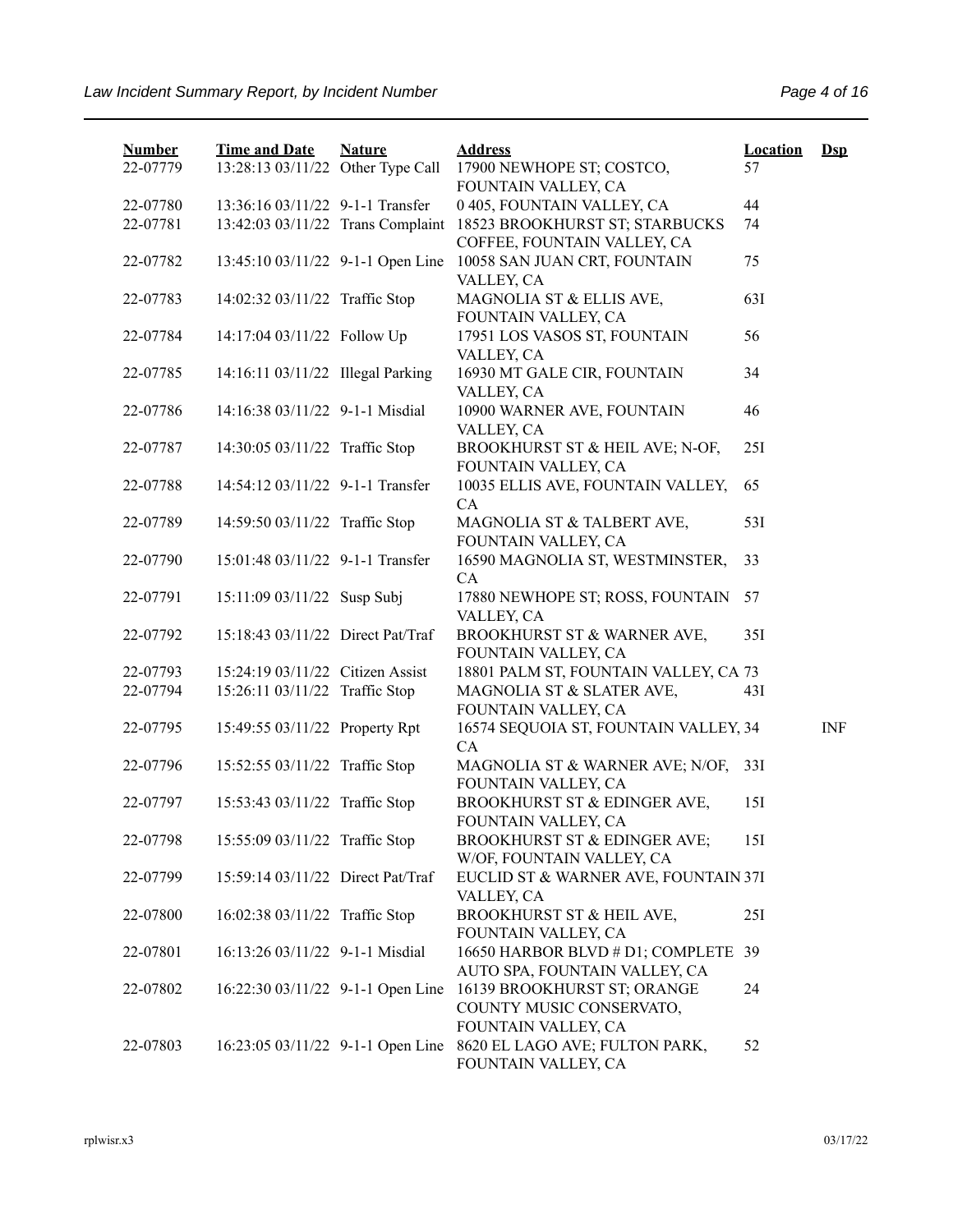| <b>Number</b><br>22-07804 | <b>Time and Date</b><br>16:24:53 03/11/22 Traffic Stop | <b>Nature</b> | <b>Address</b><br>BROOKHURST ST & EDINGER AVE,                                                     | <b>Location</b><br>15I | $\mathbf{Dsp}$ |
|---------------------------|--------------------------------------------------------|---------------|----------------------------------------------------------------------------------------------------|------------------------|----------------|
|                           |                                                        |               | FOUNTAIN VALLEY, CA                                                                                |                        |                |
| 22-07805                  | 16:25:04 03/11/22 Traffic Stop                         |               | BUSHARD ST & TALBERT AVE,<br>FOUNTAIN VALLEY, CA                                                   | 54I                    |                |
| 22-07806                  | 16:19:10 03/11/22 Civil Issue                          |               | 16650 HARBOR BLVD # D1; COMPLETE 39                                                                |                        |                |
| 22-07807                  |                                                        |               | AUTO SPA, FOUNTAIN VALLEY, CA<br>16:27:17 03/11/22 Occupied Veh Ch 8578 WARNER AVE; THE CUT ABOVE, | 42                     |                |
|                           |                                                        |               | FOUNTAIN VALLEY, CA                                                                                |                        |                |
| 22-07808                  | 16:40:50 03/11/22 9-1-1 Misdial                        |               | 18111 BROOKHURST ST; MEMORIAL<br>CARE ORANGE COAST MEDICAL CENT,                                   | 64                     |                |
|                           |                                                        |               | FOUNTAIN VALLEY, CA                                                                                |                        |                |
| 22-07809                  | 17:02:51 03/11/22 9-1-1 Transfer                       |               | 11420 WARNER AVE; MEMORIALCARE 47                                                                  |                        |                |
|                           |                                                        |               | MEDICAL GROUP, FOUNTAIN VALLEY,                                                                    |                        |                |
| 22-07810                  | 16:57:34 03/11/22 9-1-1 Misdial                        |               | CA<br>11680 WARNER AVE; MANOR CARE OF 48                                                           |                        |                |
|                           |                                                        |               | FOUNTAIN VALLEY, FOUNTAIN                                                                          |                        |                |
|                           |                                                        |               | VALLEY, CA                                                                                         |                        |                |
| 22-07811                  | 17:04:00 03/11/22 Alarm Activatio                      |               | 16075 BANANA ST, FOUNTAIN VALLEY, 24                                                               |                        | <b>UNF</b>     |
|                           |                                                        |               | CA                                                                                                 |                        |                |
| 22-07812                  | 17:07:04 03/11/22 Dist Of Peac                         |               | 17099 BROOKHURST ST; SAMS CLUB,                                                                    | 44                     |                |
|                           |                                                        |               | FOUNTAIN VALLEY, CA                                                                                |                        |                |
| 22-07813                  | 17:22:50 03/11/22 9-1-1 Incomplet                      |               | 16312 SHADBUSH ST, FOUNTAIN                                                                        | 24                     |                |
|                           |                                                        |               | VALLEY, CA                                                                                         |                        |                |
| 22-07814                  |                                                        |               | 17:32:50 03/11/22 Music Complaint 17929 POINT LOMA ST, FOUNTAIN                                    | 52                     |                |
|                           |                                                        |               | VALLEY, CA                                                                                         |                        |                |
| 22-07815                  | 17:36:04 03/11/22 Traffic Stop                         |               | WARNER AVE & SAN RICARDO ST,                                                                       | 46                     |                |
|                           |                                                        |               | FOUNTAIN VALLEY, CA                                                                                |                        |                |
| 22-07816                  | 17:37:48 03/11/22 Traffic Stop                         |               | WARNER AVE & SAN MATEO ST,                                                                         | 45                     |                |
|                           |                                                        |               | FOUNTAIN VALLEY, CA                                                                                |                        |                |
| 22-07817                  | 17:47:16 03/11/22 Traffic Stop                         |               | WARNER AVE & SAN BRUNO ST,                                                                         | 45                     |                |
|                           |                                                        |               | FOUNTAIN VALLEY, CA                                                                                |                        |                |
| 22-07818                  | 18:00:29 03/11/22 Citizen Assist                       |               | 18441 GIFFORD ST, FOUNTAIN VALLEY, 63                                                              |                        |                |
|                           |                                                        |               | CA                                                                                                 |                        |                |
| 22-07819                  | 18:05:55 03/11/22 Traffic Stop                         |               | SAN MATEO ST & LA ALAMEDA AVE,<br>FOUNTAIN VALLEY, CA                                              | 45                     |                |
| 22-07820                  | 18:24:11 03/11/22 Civil Issue                          |               | 10592 LA PERLA AVE, FOUNTAIN                                                                       | 56                     |                |
|                           |                                                        |               | VALLEY, CA                                                                                         |                        |                |
| 22-07821                  |                                                        |               | 18:45:22 03/11/22 Check Well Bein HEIL AVE & NEWHOPE ST, FOUNTAIN                                  | 28I                    |                |
|                           |                                                        |               | VALLEY, CA                                                                                         |                        |                |
| 22-07822                  | 18:51:54 03/11/22 Traffic Stop                         |               | BROOKHURST ST & SLATER AVE; S/OF, 45I                                                              |                        |                |
|                           |                                                        |               | FOUNTAIN VALLEY, CA                                                                                |                        |                |
| 22-07823                  | 18:52:47 03/11/22 9-1-1 Transfer                       |               | 0 FLAME TREE ST, FOUNTAIN VALLEY, 44                                                               |                        |                |
|                           |                                                        |               | CA                                                                                                 |                        |                |
| 22-07824                  | 19:01:03 03/11/22 Jail Check                           |               | 10200 SLATER AVE, FOUNTAIN VALLEY, 55                                                              |                        |                |
|                           |                                                        |               | CA                                                                                                 |                        |                |
| 22-07825                  | 19:02:56 03/11/22 Traffic Stop                         |               | BROOKHURST ST & STILBITE AVE,                                                                      | 15                     |                |
|                           |                                                        |               | FOUNTAIN VALLEY, CA                                                                                |                        |                |
| 22-07826                  | 19:11:57 03/11/22 Traffic Stop                         |               | EDINGER AVE & BUSHARD ST,                                                                          | 14I                    |                |
|                           |                                                        |               | FOUNTAIN VALLEY, CA                                                                                |                        |                |
| 22-07827                  | 19:18:02 03/11/22 Direct Pat/Traf                      |               | HARBOR,,                                                                                           |                        |                |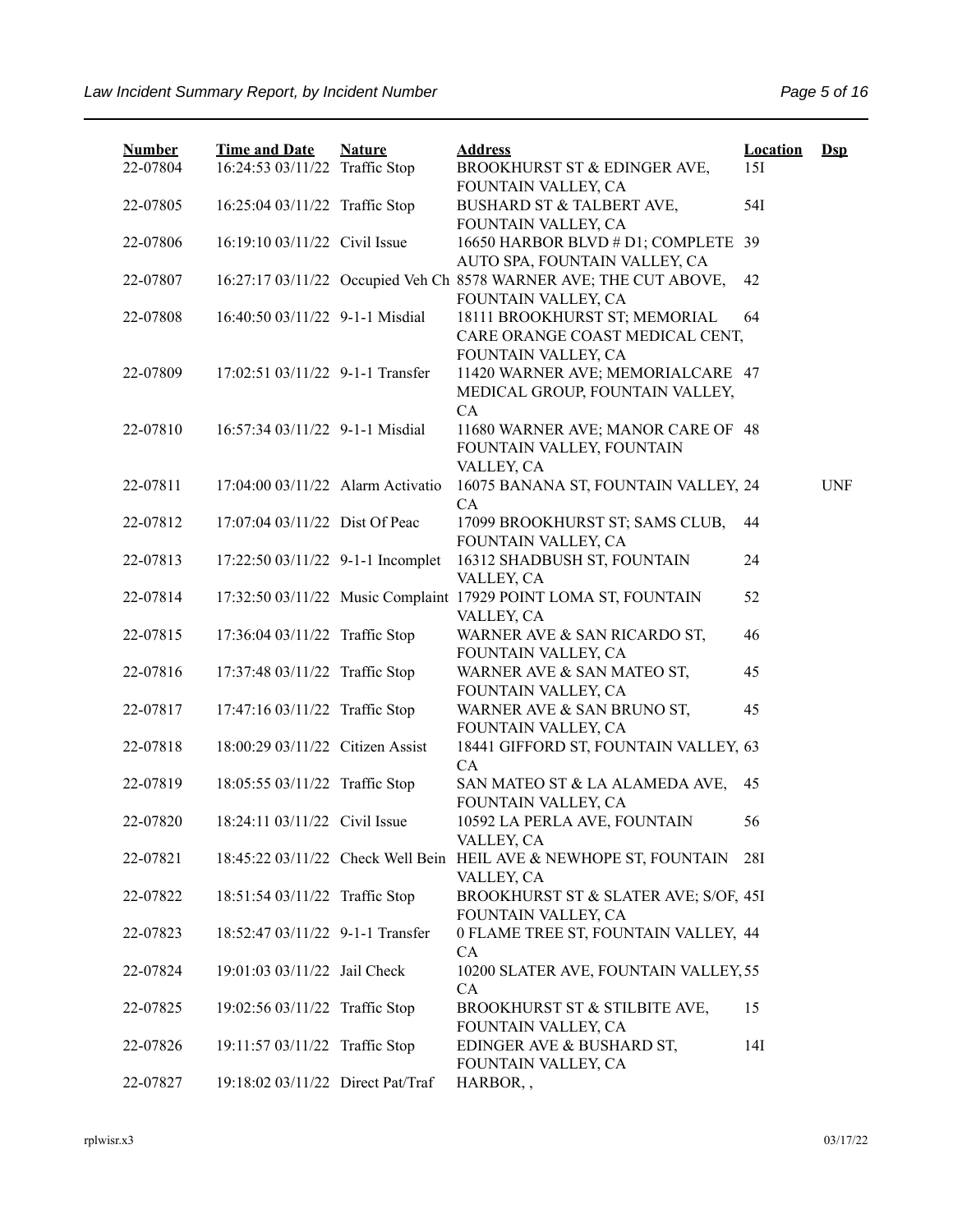| <b>Number</b><br>22-07828 | <b>Time and Date</b><br>19:23:10 03/11/22 Traffic Stop | <b>Nature</b> | <b>Address</b><br><b>BROOKHURST ST &amp; TALBERT</b><br>AVE; OCM, FOUNTAIN VALLEY, CA | <b>Location</b><br>55I | $\mathbf{Dsp}$ |
|---------------------------|--------------------------------------------------------|---------------|---------------------------------------------------------------------------------------|------------------------|----------------|
| 22-07829                  | 19:29:05 03/11/22 Alarm Activatio                      |               | 18300 MT BALDY CIR, FOUNTAIN<br>VALLEY, CA                                            | 66                     | <b>UNF</b>     |
| 22-07830                  | 19:31:21 03/11/22 Traffic Stop                         |               | MAGNOLIA ST & WARNER AVE;<br>CHEVRON W OF, FOUNTAIN VALLEY,<br>CA                     | 33I                    |                |
| 22-07831                  | 19:44:38 03/11/22 Traffic Stop                         |               | EDINGER / CENTENNIAL; E OF,,                                                          |                        |                |
| 22-07832                  | 19:48:01 03/11/22 Traffic Stop                         |               | SANTA CECILIA ST & TALBERT AVE,<br>FOUNTAIN VALLEY, CA                                | 62                     |                |
| 22-07833                  | 19:51:24 03/11/22 Info Entry Only                      |               | 18457 AMISTAD ST; QH DISTRIBUTION 66<br>INC, FOUNTAIN VALLEY, CA                      |                        |                |
| 22-07834                  | 20:11:27 03/11/22 Traffic Stop                         |               | MACARTHUR / HARBOR; SOUTH,<br>COSTA MESA, CA                                          |                        |                |
| 22-07835                  | 20:44:32 03/11/22 Citizen Assist                       |               | 17373 SANTA MARIA ST, FOUNTAIN<br>VALLEY, CA                                          | 42                     |                |
| 22-07836                  | 21:04:26 03/11/22 Outside Agency                       |               | WARNER AVE & MAGNOLIA ST,<br>FOUNTAIN VALLEY, CA                                      | 33I                    |                |
| 22-07837                  | 21:18:29 03/11/22 Patrol Check                         |               | 8894 EL PRESIDENTE AVE, FOUNTAIN<br>VALLEY, CA                                        | 52                     |                |
| 22-07838                  | 21:45:41 03/11/22 Traffic Stop                         |               | EDINGER AVE & NEWHOPE ST; EAST,<br>FOUNTAIN VALLEY, CA                                | 18I                    |                |
| 22-07839                  | 22:00:28 03/11/22 Traffic Stop                         |               | MAGNOLIA ST & TALBERT AVE,<br>FOUNTAIN VALLEY, CA                                     | 53I                    |                |
| 22-07840                  | 22:05:28 03/11/22 Traffic Stop                         |               | BROOKHURST ST & SLATER AVE; S OF, 45I<br>FOUNTAIN VALLEY, CA                          |                        |                |
| 22-07841                  |                                                        |               | 22:04:45 03/11/22 Check Well Bein 17848 PIPESTONE ST, FOUNTAIN<br>VALLEY, CA          | 55                     |                |
| 22-07842                  | 22:11:55 03/11/22 Traffic Stop                         |               | LA DESPENSA AVE & SAN FIDEL ST,<br>FOUNTAIN VALLEY, CA                                | 55                     |                |
| 22-07843                  | 22:15:05 03/11/22 Drug Activity                        |               | 11045 WARNER AVE; WABA GRILL,<br>FOUNTAIN VALLEY, CA                                  | 37                     |                |
| 22-07844                  | 22:06:57 03/11/22 Citizen Assist                       |               | SLATER AVE & LOS JARDINES EAST,<br>FOUNTAIN VALLEY, CA                                | 56                     |                |
| 22-07845                  | 23:17:27 03/11/22 Traffic Stop                         |               | WARNER AVE & WARD ST, FOUNTAIN<br>VALLEY, CA                                          | 36I                    |                |
| 22-07846                  | 23:22:57 03/11/22 9-1-1 Transfer                       |               | 18572 BROOKHURST ST, FOUNTAIN<br>VALLEY, CA                                           | 75                     |                |
| 22-07847                  | 23:35:56 03/11/22 Drunk Driver                         |               | <b>BROOKHURST ST &amp; ELLIS</b><br>AVE; RALPHS, FOUNTAIN VALLEY, CA                  | 65I                    |                |
| 22-07848                  | 23:44:48 03/11/22 Alarm Activatio                      |               | 9520 WARNER AVE # A; FOUNTAIN<br>VALLEY MINI MART AND LI,<br>FOUNTAIN VALLEY, CA      | 44                     | <b>UNF</b>     |
| 22-07849                  |                                                        |               | 23:42:31 03/11/22 Check Well Bein 10437 SLATER AVE #104, FOUNTAIN<br>VALLEY, CA       | 45                     |                |
| 22-07850                  | 23:46:17 03/11/22 9-1-1 Transfer                       |               | BUSHARD / YORKTOWN HB,,                                                               |                        |                |
| 22-07851                  | 00:00:08 03/12/22 Patrol Check                         |               | 10308 NIGHTINGALE AVE, FOUNTAIN<br>VALLEY, CA                                         | 75                     |                |
| 22-07852                  | 00:07:55 03/12/22 Traffic Stop                         |               | BUSHARD ST & SLATER AVE,<br>FOUNTAIN VALLEY, CA                                       | 44I                    |                |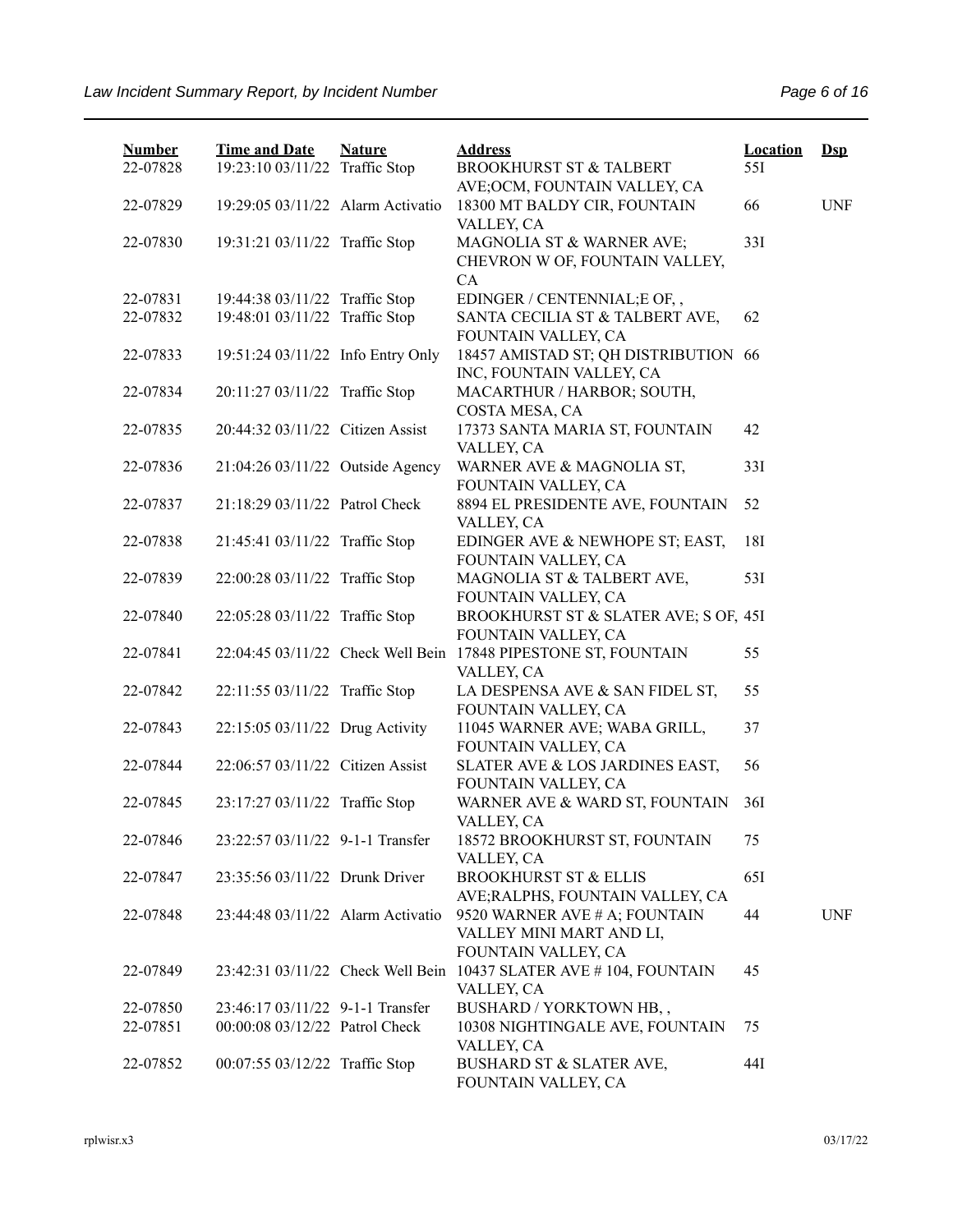| <b>Number</b> | <b>Time and Date</b>              | <b>Nature</b> | <b>Address</b>                                                                    | <b>Location</b> | $Dep$      |
|---------------|-----------------------------------|---------------|-----------------------------------------------------------------------------------|-----------------|------------|
| 22-07853      | 00:09:54 03/12/22 Traffic Hazard  |               | SLATER AVE & MT HERRMANN ST,<br>FOUNTAIN VALLEY, CA                               | 57              |            |
| 22-07854      | 00:24:47 03/12/22 Domestic Disput |               | 9440 CLOVER AVE; GRANDE APTS,<br>FOUNTAIN VALLEY, CA                              | 33              |            |
| 22-07855      | 00:24:59 03/12/22 Trans Complaint |               | 10950 WARNER AVE; 7 ELEVEN,<br>FOUNTAIN VALLEY, CA                                | 46              |            |
| 22-07856      | 01:34:56 03/12/22 Traffic Stop    |               | WARNER AVE & WARD ST, FOUNTAIN<br>VALLEY, CA                                      | 36I             |            |
| 22-07857      | 01:38:26 03/12/22 Alarm Activatio |               | 18325 MT BALDY CIR, FOUNTAIN<br>VALLEY, CA                                        | 66              | <b>UNF</b> |
| 22-07858      | 01:42:36 03/12/22 Patrol Check    |               | EVEREST CIR,,                                                                     |                 |            |
| 22-07859      | 01:48:53 03/12/22 Traffic Stop    |               | HARBOR / GARRY,,                                                                  |                 |            |
| 22-07860      | 01:51:08 03/12/22 Traffic Stop    |               | MACARTHUR / HARBOR, COSTA MESA,<br>CA                                             |                 |            |
| 22-07861      | 01:56:15 03/12/22 Traffic Stop    |               | BROOKHURST ST & HEIL AVE; NORTH, 25I<br>FOUNTAIN VALLEY, CA                       |                 |            |
| 22-07862      | 02:20:56 03/12/22 Susp Circs      |               | 17697 WALNUT ST, FOUNTAIN VALLEY, 53<br>CA                                        |                 |            |
| 22-07863      | 02:24:19 03/12/22 Traffic Stop    |               | BROOKHURST ST & STILBITE AVE,<br>FOUNTAIN VALLEY, CA                              | 15              |            |
| 22-07864      | 02:28:20 03/12/22 Traffic Hazard  |               | ELLIS / 405, ,                                                                    |                 |            |
| 22-07865      | 02:38:36 03/12/22 Alarm Activatio |               | 18822 BROOKHURST ST, FOUNTAIN<br>VALLEY, CA                                       | 75              | <b>UNF</b> |
| 22-07866      | 03:10:32 03/12/22 Traffic Stop    |               | EUCLID ST & LAVENDER AVE,<br>FOUNTAIN VALLEY, CA                                  | 37              |            |
| 22-07867      | 03:20:17 03/12/22 Traffic Stop    |               | SLATER AVE & NEWLAND ST; WEST,<br>FOUNTAIN VALLEY, CA                             | OUT52           |            |
| 22-07868      | 03:21:16 03/12/22 Outside Agency  |               | BROOKHURST ST & ELLIS AVE,<br>FOUNTAIN VALLEY, CA                                 | 65I             |            |
| 22-07869      | 03:38:44 03/12/22 Traffic Stop    |               | NEWLAND ST & WARNER AVE,<br>FOUNTAIN VALLEY, CA                                   | 42              |            |
| 22-07871      | 04:17:04 03/12/22 9-1-1 Transfer  |               | 11680 WARNER AVE; MANOR CARE OF<br>FOUNTAIN VALLEY, FOUNTAIN<br>VALLEY, CA        | 48              |            |
| 22-07872      |                                   |               | 04:18:33 03/12/22 Occupied Veh Ch 17070 Magnolia ST; ALDI, FOUNTAIN<br>VALLEY, CA | 43              |            |
| 22-07873      | 04:51:31 03/12/22 Traffic Stop    |               | NEWHOPE/LOS CAB,,                                                                 |                 |            |
| 22-07874      | 04:57:50 03/12/22 Trf Acc/Unk Inj |               | EDINGER AVE & BASIL ST, FOUNTAIN<br>VALLEY, CA                                    | -24             |            |
| 22-07875      | 05:21:15 03/12/22 Susp Subj       |               | 16311 SANDALWOOD ST, FOUNTAIN<br>VALLEY, CA                                       | 23              |            |
| 22-07876      | 05:22:55 03/12/22 9-1-1 Transfer  |               | 11680 WARNER AVE; MANOR CARE OF 48<br>FOUNTAIN VALLEY, FOUNTAIN<br>VALLEY, CA     |                 |            |
| 22-07877      | 06:22:53 03/12/22 Jail Check      |               | 10200 SLATER AVE, FOUNTAIN VALLEY, 55<br>CA                                       |                 |            |
| 22-07878      | 06:37:02 03/12/22 Patrol Check    |               | <b>BROOKHURST ST &amp; 405, FOUNTAIN</b><br>VALLEY, CA                            | 55              |            |
| 22-07879      | 06:58:12 03/12/22 Battery Rpt     |               | 9025 WARNER AVE # A; STARBUCKS<br>COFFEE, FOUNTAIN VALLEY, CA                     | 33              |            |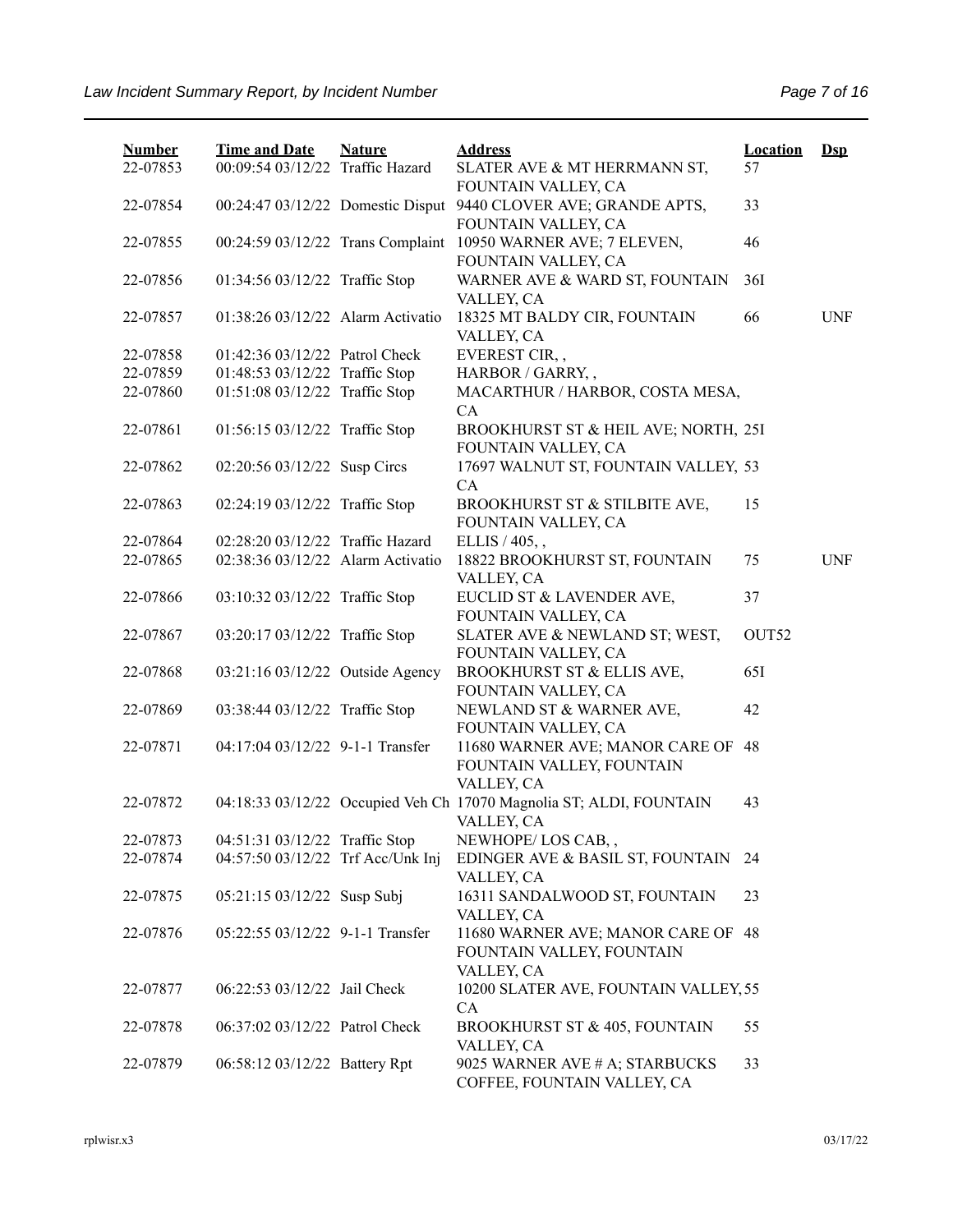| <b>Number</b> | <b>Time and Date</b>              | <b>Nature</b> | <b>Address</b>                                                          | <b>Location</b> | $Dep$ |
|---------------|-----------------------------------|---------------|-------------------------------------------------------------------------|-----------------|-------|
| 22-07880      | 07:08:06 03/12/22 Jail Check      |               | 10200 SLATER AVE, FOUNTAIN VALLEY, 55                                   |                 |       |
|               |                                   |               | CA                                                                      |                 |       |
| 22-07881      | 07:30:44 03/12/22 9-1-1 Transfer  |               | 18663 PALM ST, FOUNTAIN VALLEY, CA 73                                   |                 |       |
| 22-07882      | 07:45:10 03/12/22 Traffic Hazard  |               | JACARANDA ST & ELLIS AVE,<br>FOUNTAIN VALLEY, CA                        | 64              |       |
| 22-07883      | 08:05:22 03/12/22 Citizen Assist  |               | 11100 WARNER AVE, FOUNTAIN<br>VALLEY, CA                                | 47              | PAA   |
| 22-07884      | 08:18:09 03/12/22 Dist Of Peac    |               | 11250 WARNER AVE; FOUNTAIN<br>VALLEY REG HOSP E, FOUNTAIN<br>VALLEY, CA | 47              |       |
| 22-07885      | 08:34:37 03/12/22 Public Works    |               | 16400 BROOKHURST ST; FV REC<br>CENTER, FOUNTAIN VALLEY, CA              | 25              |       |
| 22-07886      | 08:42:53 03/12/22 Petty Theft Rpt |               | BROOKHURST ST & LA ALAMEDA<br>AVE, FOUNTAIN VALLEY, CA                  | 45              |       |
| 22-07887      | 08:45:33 03/12/22 Alarm Activatio |               | 17332 PALM ST, FOUNTAIN VALLEY, CA 43                                   |                 |       |
| 22-07888      | 08:50:24 03/12/22 Rv Complaint    |               | SACUILLO ST & EL MAR AVE,                                               | 56              |       |
|               |                                   |               | FOUNTAIN VALLEY, CA                                                     |                 |       |
| 22-07889      | 09:05:46 03/12/22 9-1-1 Open Line |               | 9930 SLATER AVE; SONESTA ES SUITES 54<br>HOTEL, FOUNTAIN VALLEY, CA     |                 |       |
| 22-07890      | 09:15:49 03/12/22 Property Rpt    |               | 11100 WARNER AVE, FOUNTAIN<br>VALLEY, CA                                | 47              |       |
| 22-07891      | 09:21:31 03/12/22 9-1-1 Transfer  |               | 16124 MT MUSALA CRT, FOUNTAIN<br>VALLEY, CA                             | 28              |       |
| 22-07892      | 09:34:47 03/12/22 Petty Theft Rpt |               | 9465 ELLIS AVE, FOUNTAIN VALLEY,<br>CA                                  | 63              |       |
| 22-07893      | 09:58:34 03/12/22 Patrol Check    |               | 10699 EL ESTE AVE, FOUNTAIN<br>VALLEY, CA                               | 56              |       |
| 22-07894      | 10:04:01 03/12/22 9-1-1 Open Line |               | 17150 EUCLID ST, FOUNTAIN VALLEY,<br>CA                                 | 47              |       |
| 22-07895      | 10:14:32 03/12/22 Non Injury Tc   |               | 16192 HARBOR BLVD; BANK OF<br>AMERICA, FOUNTAIN VALLEY, CA              | 29              |       |
| 22-07896      | 10:27:07 03/12/22 9-1-1 Open Line |               | 9125 RECREATION CIR; MOTEL 6,<br>FOUNTAIN VALLEY, CA                    | 33              |       |
| 22-07897      | 10:31:14 03/12/22 Petty Theft Now |               | 16141 HARBOR BLVD; DOLLAR TREE,<br>FOUNTAIN VALLEY, CA                  | 28              |       |
| 22-07898      | 11:15:27 03/12/22 Traffic Stop    |               | EUCLID ST & HOSPITAL CAMPUS DR,<br>FOUNTAIN VALLEY, CA                  | 47              |       |
| 22-07899      | 11:14:29 03/12/22 Citizen Assist  |               | 17900 NEWHOPE ST; COSTCO,<br>FOUNTAIN VALLEY, CA                        | 57              |       |
| 22-07900      | 11:16:59 03/12/22 9-1-1 Transfer  |               | 8620 EL LAGO AVE; FULTON PARK,<br>FOUNTAIN VALLEY, CA                   | 52              |       |
| 22-07901      | 11:17:59 03/12/22 Traffic Stop    |               | NEWHOPE ST & EDINGER AVE,<br>FOUNTAIN VALLEY, CA                        | 18I             |       |
| 22-07902      | 11:33:06 03/12/22 Dog Issue       |               | 16820 WILLOW CIR, FOUNTAIN<br>VALLEY, CA                                | 33              |       |
| 22-07903      | 11:44:18 03/12/22 Vandalism Rpt   |               | 11874 GEODE AVE, FOUNTAIN VALLEY, 38<br>CA                              |                 |       |
| 22-07904      | 11:52:52 03/12/22 9-1-1 Transfer  |               | 8560 PHOENIX AVE, FOUNTAIN<br>VALLEY, CA                                | 62              |       |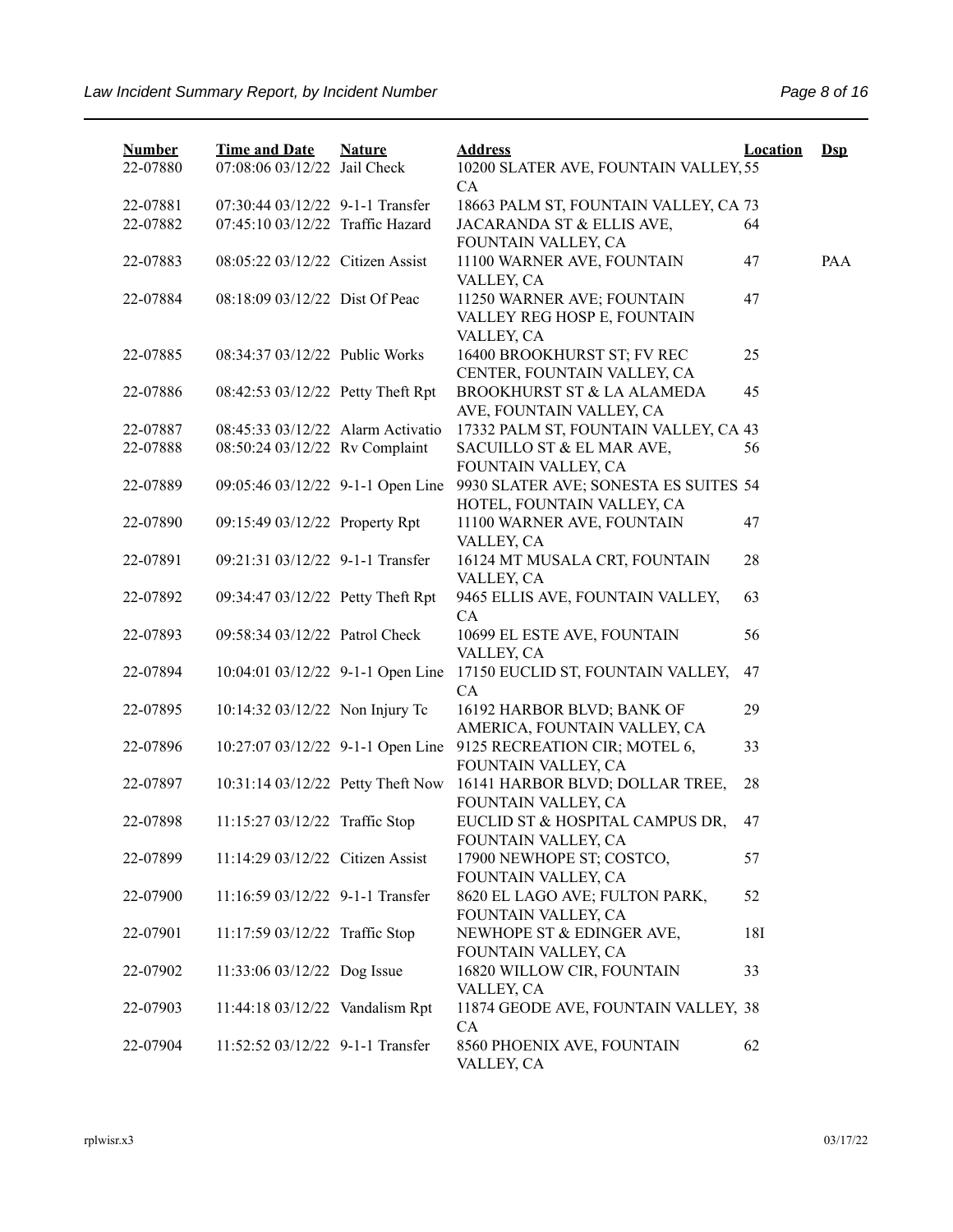| <b>Number</b><br>22-07905 | <b>Time and Date</b><br>12:21:37 03/12/22 9-1-1 Misdial | <b>Nature</b> | <b>Address</b><br>16484 EVEREST ST, FOUNTAIN VALLEY, 28                      | <b>Location</b> | $DsD$      |
|---------------------------|---------------------------------------------------------|---------------|------------------------------------------------------------------------------|-----------------|------------|
|                           |                                                         |               | CA                                                                           |                 |            |
| 22-07906                  |                                                         |               | 12:33:25 03/12/22 9-1-1 Abandoned 11899 RUBY CT,,                            |                 |            |
| 22-07907                  | 12:34:09 03/12/22 Unk Trouble                           |               | 16428 EVEREST CIR, FOUNTAIN                                                  | 28              |            |
|                           |                                                         |               | VALLEY, CA                                                                   |                 |            |
| 22-07908                  | 13:19:43 03/12/22 9-1-1 Incomplet                       |               | 18591 BROOKHURST ST; MIMIS                                                   | 74              |            |
|                           |                                                         |               | JEWELRY, FOUNTAIN VALLEY, CA                                                 |                 |            |
| 22-07909                  | 13:39:48 03/12/22 9-1-1 Transfer                        |               | 17920 MT COULTER ST, FOUNTAIN                                                | 54              |            |
|                           |                                                         |               | VALLEY, CA                                                                   |                 |            |
| 22-07910                  | 13:46:21 03/12/22 Susp Subj                             |               | 11098 CAMELLIA AVE, FOUNTAIN                                                 | 37              |            |
|                           |                                                         |               | VALLEY, CA                                                                   |                 |            |
| 22-07911                  | 13:52:17 03/12/22 9-1-1 Misdial                         |               | 16400 BROOKHURST ST; FV REC                                                  | 25              |            |
|                           |                                                         |               | CENTER, FOUNTAIN VALLEY, CA                                                  |                 |            |
| 22-07912                  |                                                         |               | 14:02:49 03/12/22 Check Well Bein 9561 TOUCAN AVE, FOUNTAIN VALLEY, 64       |                 |            |
|                           |                                                         |               | CA                                                                           |                 |            |
| 22-07913                  | 14:21:21 03/12/22 Drug Activity                         |               | 15990 BROOKHURST ST; WALGREENS, 15                                           |                 |            |
|                           |                                                         |               | FOUNTAIN VALLEY, CA                                                          |                 |            |
| 22-07914                  | 14:34:45 03/12/22 Hailed By Citiz                       |               | 10200 SLATER AVE; REAR, FOUNTAIN                                             | 55              |            |
|                           |                                                         |               | VALLEY, CA                                                                   |                 |            |
| 22-07915                  | 14:38:18 03/12/22 Info Entry Only                       |               | 17037 BROOKHURST ST #1; T MOBILE, 44                                         |                 |            |
|                           |                                                         |               | FOUNTAIN VALLEY, CA                                                          |                 |            |
| 22-07916                  | 14:45:52 03/12/22 9-1-1 Misdial                         |               | 18305 MT LANGLEY ST; THE STORAGE 66                                          |                 |            |
|                           |                                                         |               | PLACE, FOUNTAIN VALLEY, CA                                                   |                 |            |
| 22-07917                  | 14:50:08 03/12/22 9-1-1 Transfer                        |               | HARBOR / WARNER, SANTA ANA, CA                                               | 48              |            |
| 22-07918                  | 15:01:20 03/12/22 Direct Pat/Traf                       |               | BROOKHURST ST & ELLIS AVE,                                                   | 65I             |            |
|                           |                                                         |               | FOUNTAIN VALLEY, CA                                                          |                 |            |
| 22-07919                  | 14:59:50 03/12/22 Patrol Check                          |               | 16400 BROOKHURST ST; FV REC                                                  | 25              |            |
|                           |                                                         |               |                                                                              |                 |            |
| 22-07920                  | 15:10:56 03/12/22 Traffic Stop                          |               | CENTER, FOUNTAIN VALLEY, CA<br>BROOKHURST ST & ELLIS AVE,                    | 65I             |            |
|                           |                                                         |               | FOUNTAIN VALLEY, CA                                                          |                 |            |
|                           | 15:20:43 03/12/22 9-1-1 Misdial                         |               |                                                                              |                 |            |
| 22-07921                  |                                                         |               | 8675 BLUEBIRD AVE; HARPER PARK,<br>FOUNTAIN VALLEY, CA                       | 72              |            |
|                           | 15:29:51 03/12/22 Traffic Stop                          |               |                                                                              | 65              |            |
| 22-07922                  |                                                         |               | BROOKHURST ST & STONE FIELD DR,<br>FOUNTAIN VALLEY, CA                       |                 |            |
|                           | 15:37:28 03/12/22 9-1-1 Transfer                        |               |                                                                              |                 |            |
| 22-07923                  |                                                         |               | 10948 OBSIDIAN CRT, FOUNTAIN                                                 | 16              |            |
|                           |                                                         |               | VALLEY, CA<br>15:46:28 03/12/22 Check Well Bein 17370 SAN MATEO ST, FOUNTAIN |                 |            |
| 22-07924                  |                                                         |               |                                                                              | 45              |            |
|                           |                                                         |               | VALLEY, CA                                                                   |                 |            |
| 22-07925                  | 15:46:04 03/12/22 Recov Stolen Ve                       |               | 17304 SAN LUIS ST, FOUNTAIN VALLEY, 45                                       |                 |            |
|                           |                                                         |               | CA.                                                                          |                 |            |
| 22-07926                  | 15:48:36 03/12/22 9-1-1 Transfer                        |               | 0 405, FOUNTAIN VALLEY, CA                                                   | 44              |            |
| 22-07927                  | 16:19:46 03/12/22 Alarm Activatio                       |               | 11233 CONDOR AVE, FOUNTAIN                                                   | 67              | <b>UNF</b> |
|                           |                                                         |               | VALLEY, CA                                                                   |                 |            |
| 22-07928                  | 16:32:19 03/12/22 9-1-1 Transfer                        |               | ELLIS AVE & BUSHARD ST, FOUNTAIN 64I                                         |                 |            |
|                           |                                                         |               | VALLEY, CA                                                                   |                 |            |
| 22-07929                  |                                                         |               | 16:30:30 03/12/22 Check Well Bein 16540 HARBOR BLVD, FOUNTAIN                | 39              |            |
|                           |                                                         |               | VALLEY, CA                                                                   |                 |            |
| 22-07930                  | 17:03:03 03/12/22 9-1-1 Incomplet                       |               | 18405 BROOKHURST ST; RALPHS,<br>FOUNTAIN VALLEY, CA                          | 64              |            |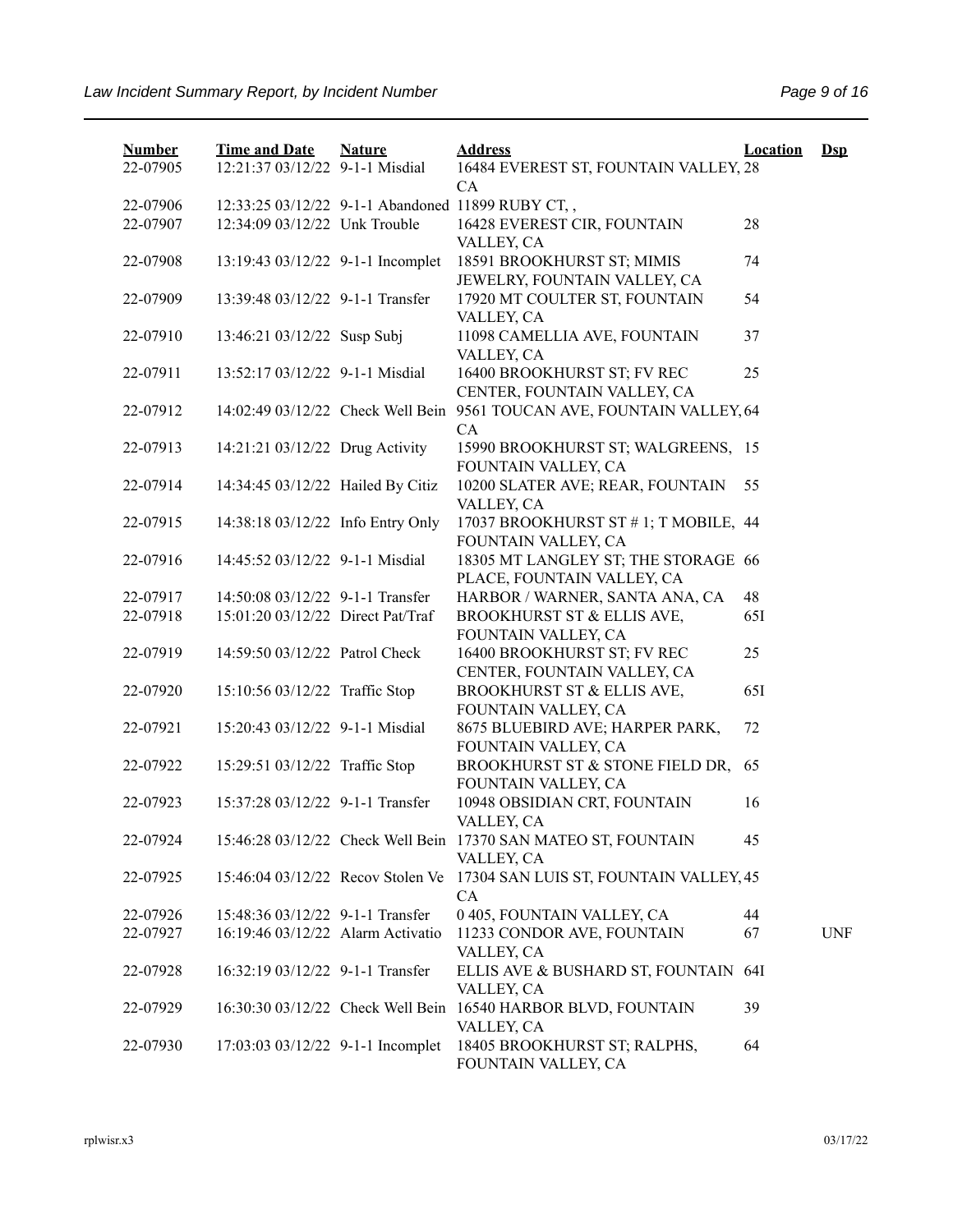| <b>Number</b><br>22-07931 | <b>Time and Date</b><br>17:09:12 03/12/22 9-1-1 Transfer | <b>Nature</b> | <b>Address</b><br>BROOKHURST / MARGO,                                                         | <b>Location</b> | $\mathbf{Dsp}$ |
|---------------------------|----------------------------------------------------------|---------------|-----------------------------------------------------------------------------------------------|-----------------|----------------|
| 22-07932                  | 17:21:25 03/12/22 Citizen Assist                         |               | WESTMINSTER, CA<br>17975 MAGNOLIA ST; FIRESTONE<br>COMPLETE AUTO CARE, FOUNTAIN<br>VALLEY, CA | 52              |                |
| 22-07933                  | 17:30:53 03/12/22 Traffic Hazard                         |               | THAMES RIVER AVE & SANTA<br>BELINDA ST, FOUNTAIN VALLEY, CA                                   | 62              |                |
| 22-07934                  | 17:43:53 03/12/22 9-1-1 Open Line                        |               | 17200 BROOKHURST ST; 24 HR<br>FITNESS, FOUNTAIN VALLEY, CA                                    | 45              |                |
| 22-07935                  | 18:27:23 03/12/22 Rv Complaint                           |               | TRILLIUM AVE & SILKTREE ST,<br>FOUNTAIN VALLEY, CA                                            | 34              |                |
| 22-07936                  | 18:28:17 03/12/22 9-1-1 Transfer                         |               | 16801 EUCLID ST; MILE SQUARE PARK, 36<br>ORANGE, CA                                           |                 |                |
| 22-07937                  | 18:32:42 03/12/22 9-1-1 Transfer                         |               | 9105 RECREATION CIR; FV SKATING<br>CENTER, FOUNTAIN VALLEY, CA                                | 33              |                |
| 22-07938                  | 18:33:49 03/12/22 Check Well Bein                        |               | 10452 CIRCULO DE VILLA, FOUNTAIN<br>VALLEY, CA                                                | 45              |                |
| 22-07939                  | 18:37:36 03/12/22 Jail Check                             |               | 10200 SLATER AVE, FOUNTAIN VALLEY, 55<br>CA                                                   |                 |                |
| 22-07940                  | 18:40:45 03/12/22 Patrol Check                           |               | 9973 PETUNIA AVE, FOUNTAIN<br>VALLEY, CA                                                      | 34              |                |
| 22-07941                  | 18:40:41 03/12/22 Patrol Check                           |               | 16745 SILKTREE ST, FOUNTAIN<br>VALLEY, CA                                                     | 34              |                |
| 22-07942                  | 18:49:11 03/12/22 Walkaway                               |               | 17100 EUCLID ST; FV HOSPITAL,<br>FOUNTAIN VALLEY, CA                                          | 47              |                |
| 22-07943                  |                                                          |               | 18:58:45 03/12/22 Non Inj-H&R Rpt 17099 BROOKHURST ST; SAMS CLUB,<br>FOUNTAIN VALLEY, CA      | 44              |                |
| 22-07944                  | 19:28:29 03/12/22 Walkaway                               |               | 17100 EUCLID ST; FV HOSPITAL,<br>FOUNTAIN VALLEY, CA                                          | 47              |                |
| 22-07945                  | 19:37:23 03/12/22 Traffic Stop                           |               | 17575 EUCLID ST; CORNERSTONE<br>CHURCH, FOUNTAIN VALLEY, CA                                   | 56              |                |
| 22-07946                  | 19:42:49 03/12/22 9-1-1 Transfer                         |               | 901 S HARBOR, SANTA ANA, CA                                                                   |                 |                |
| 22-07947                  | 20:26:15 03/12/22 9-1-1 Transfer                         |               | 102 MYNA LN, FOUNTAIN VALLEY, CA                                                              | 64              |                |
| 22-07948                  | 20:58:54 03/12/22 Patrol Check                           |               | 9105 RECREATION CIR; FV SKATING<br>CENTER, FOUNTAIN VALLEY, CA                                | 33              |                |
| 22-07949                  | 21:09:49 03/12/22 Bike Stop                              |               | SLATER AVE & OAK ST; E OF,<br>FOUNTAIN VALLEY, CA                                             | 43              |                |
| 22-07950                  | 21:13:58 03/12/22 9-1-1 Misdial                          |               | 16012 BROOKHURST ST, FOUNTAIN<br>VALLEY, CA                                                   | 25              |                |
| 22-07951                  | 21:22:20 03/12/22 Noise Complaint                        |               | 17911 POINT LOMA ST, FOUNTAIN<br>VALLEY, CA                                                   | 52              |                |
| 22-07952                  | 21:24:00 03/12/22 Other Type Call                        |               | 9444 SHRIKE AVE, FOUNTAIN VALLEY, 73<br>CA                                                    |                 |                |
| 22-07953                  | 21:33:53 03/12/22 Non Injury Tc                          |               | BROOKHURST ST & TALBERT AVE,<br>FOUNTAIN VALLEY, CA                                           | 55I             |                |
| 22-07954                  | 21:41:58 03/12/22 Trans Complaint                        |               | 17300 EUCLID ST; VALLEY PARK<br>APARTMENTS, FOUNTAIN VALLEY, CA                               | 47              |                |
| 22-07955                  | 22:04:25 03/12/22 9-1-1 Transfer                         |               | 1ST / HARBOR,,                                                                                |                 |                |
| 22-07956                  | 22:11:02 03/12/22 Veh Burg Rpt                           |               | 17200 BROOKHURST ST; 24 HR<br>FITNESS, FOUNTAIN VALLEY, CA                                    | 45              |                |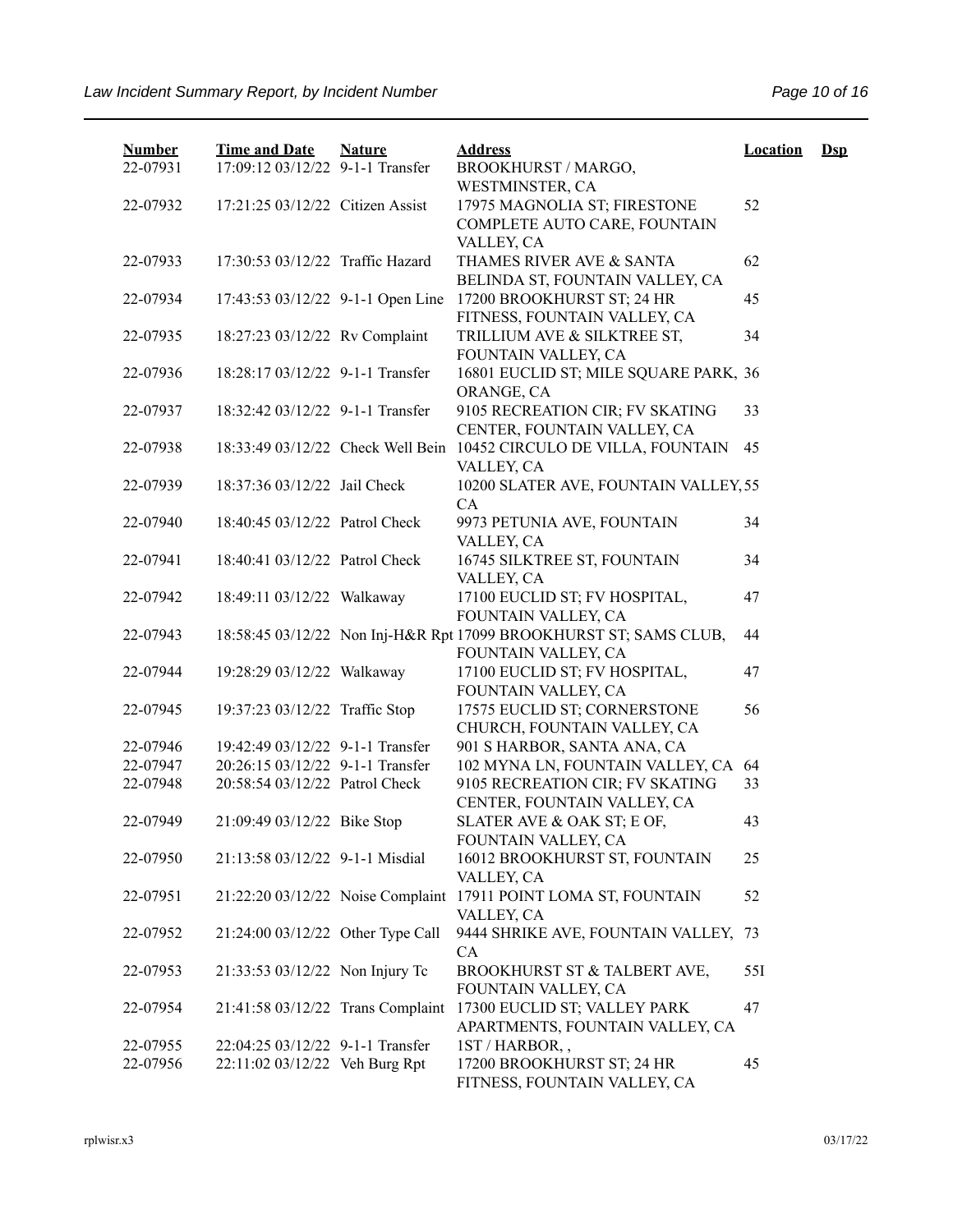| <b>Number</b><br>22-07957 | <b>Time and Date</b><br>22:10:49 03/12/22 Party Complaint | <b>Nature</b> | <b>Address</b><br>9540 PEARL AVE, FOUNTAIN VALLEY,                                                                           | <b>Location</b><br>34 | $\mathbf{Dsp}$ |
|---------------------------|-----------------------------------------------------------|---------------|------------------------------------------------------------------------------------------------------------------------------|-----------------------|----------------|
| 22-07958                  | 22:17:43 03/12/22 Fire                                    |               | <b>CA</b><br>17375 BROOKHURST ST; LA PAZ                                                                                     | 44                    |                |
|                           |                                                           |               | APARTMENTS, FOUNTAIN VALLEY, CA                                                                                              |                       |                |
| 22-07959                  | 22:55:59 03/12/22 9-1-1 Transfer                          |               | 405 & BROOKHURST ST, FOUNTAIN<br>VALLEY, CA                                                                                  | 55                    |                |
| 22-07960                  | 22:59:09 03/12/22 Patrol Check                            |               | NEWLAND ST & TRINITY RIVER CIR,<br>FOUNTAIN VALLEY, CA                                                                       | 62                    |                |
| 22-07961                  | 23:38:11 03/12/22 Priv Prop Imp                           |               | 16061 BROOKHURST ST; ALBERTSONS, 24<br>FOUNTAIN VALLEY, CA                                                                   |                       |                |
| 22-07962                  | 23:43:39 03/12/22 Traffic Stop                            |               | GARFIELD AVE & WARD ST, FOUNTAIN OUT75<br>VALLEY, CA                                                                         |                       |                |
| 22-07963                  | 23:46:03 03/12/22 9-1-1 Transfer                          |               | 5627 W HIGHLAND ST, SANTA ANA, CA                                                                                            |                       |                |
| 22-07964                  | 00:03:17 03/13/22 9-1-1 Open Line                         |               | 8840 WARNER AVE, FOUNTAIN VALLEY, 42<br>CA                                                                                   |                       |                |
| 22-07965                  | 00:11:54 03/13/22 Patrol Check                            |               | 16400 BROOKHURST ST; FV REC<br>CENTER, FOUNTAIN VALLEY, CA                                                                   | 25                    |                |
| 22-07966                  | 00:13:46 03/13/22 Vehicle Check                           |               | 16400 BROOKHURST ST; FV REC<br>CENTER, FOUNTAIN VALLEY, CA                                                                   | 25                    |                |
| 22-07967                  | 00:14:46 03/13/22 Vehicle Check                           |               | 16400 BROOKHURST ST; FV REC<br>CENTER, FOUNTAIN VALLEY, CA                                                                   | 25                    |                |
| 22-07968                  | 00:15:35 03/13/22 Vehicle Check                           |               | 16400 BROOKHURST ST; FV REC<br>CENTER; FIELD #14, FOUNTAIN                                                                   | 25                    |                |
| 22-07969                  | 00:17:20 03/13/22 Vehicle Check                           |               | VALLEY, CA<br>16400 BROOKHURST ST; FV REC<br>CENTER; SNACK BAR, FOUNTAIN                                                     | 25                    |                |
| 22-07970                  | 00:18:32 03/13/22 Vehicle Check                           |               | VALLEY, CA<br>16400 BROOKHURST ST; FV REC                                                                                    | 25                    |                |
| 22-07971                  |                                                           |               | CENTER, FOUNTAIN VALLEY, CA<br>00:18:08 03/13/22 9-1-1 Abandoned 18300 EUCLID ST; VCA EMERGENCY<br>ANIMAL HOSPITAL, FOUNTAIN | 67                    |                |
|                           |                                                           |               | VALLEY, CA                                                                                                                   |                       |                |
| 22-07972                  | 00:19:18 03/13/22 Vehicle Check                           |               | 16400 BROOKHURST ST; FV REC<br>CENTER, FOUNTAIN VALLEY, CA                                                                   | 25                    |                |
| 22-07973                  | 00:19:47 03/13/22 Vehicle Check                           |               | 16400 BROOKHURST ST; FV REC<br>CENTER, FOUNTAIN VALLEY, CA                                                                   | 25                    |                |
| 22-07974                  | 00:20:48 03/13/22 Vehicle Check                           |               | 16400 BROOKHURST ST; FV REC<br>CENTER, FOUNTAIN VALLEY, CA                                                                   | 25                    |                |
| 22-07975                  | 00:21:19 03/13/22 Vehicle Check                           |               | 16400 BROOKHURST ST; FV REC<br>CENTER, FOUNTAIN VALLEY, CA                                                                   | 25                    |                |
| 22-07976                  | 00:23:08 03/13/22 Vehicle Check                           |               | 16400 BROOKHURST ST; FV REC<br>CENTER, FOUNTAIN VALLEY, CA                                                                   | 25                    |                |
| 22-07977                  | 00:24:23 03/13/22 Vehicle Check                           |               | 16400 BROOKHURST ST; FV REC<br>CENTER, FOUNTAIN VALLEY, CA                                                                   | 25                    |                |
| 22-07978                  | 00:25:15 03/13/22 Vehicle Check                           |               | 16400 BROOKHURST ST; FV REC<br>CENTER; ACCESS ROAD, FOUNTAIN<br>VALLEY, CA                                                   | 25                    |                |
| 22-07979                  | 00:25:32 03/13/22 Vehicle Check                           |               | 16400 BROOKHURST ST; FV REC<br>CENTER, FOUNTAIN VALLEY, CA                                                                   | 25                    |                |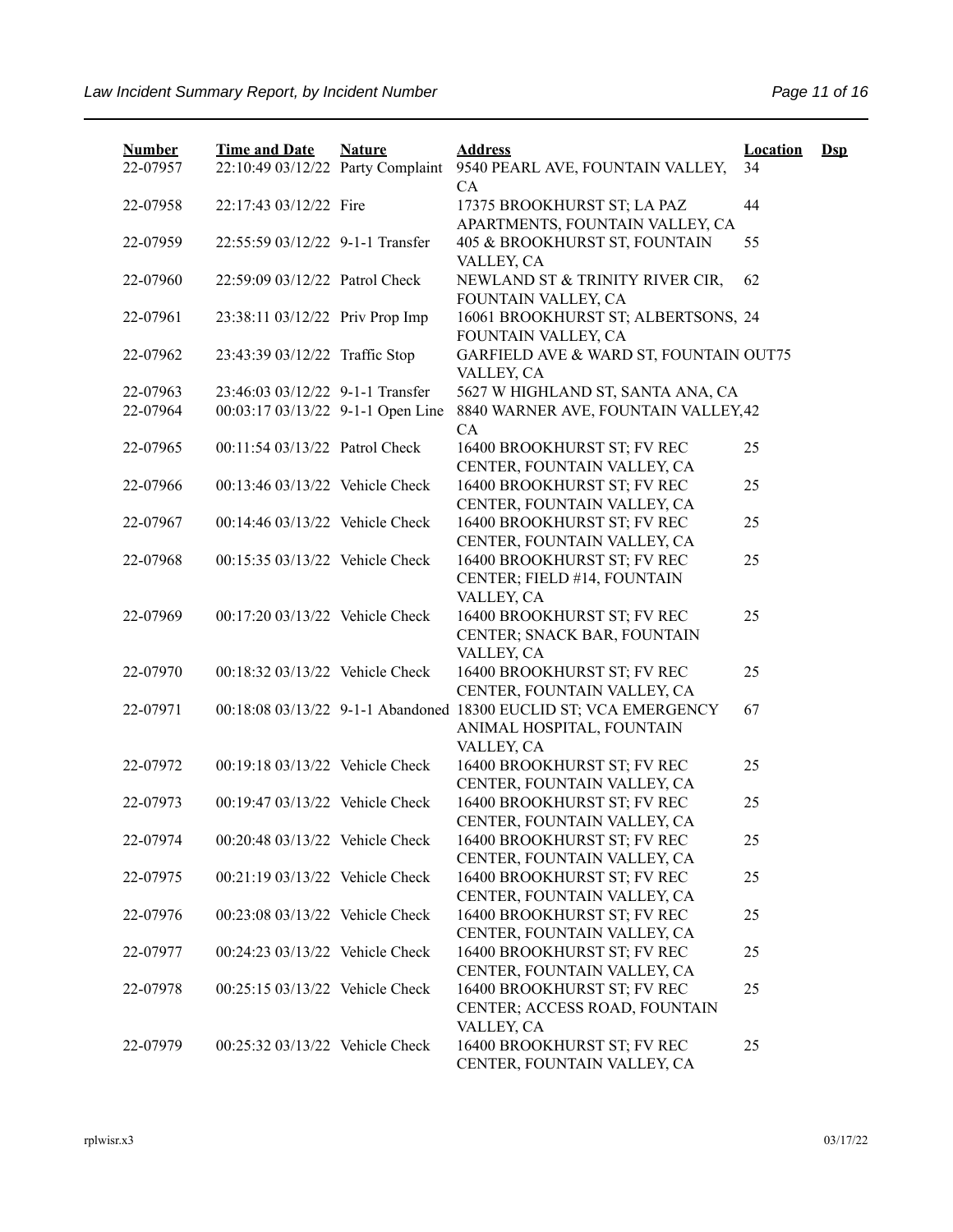| <b>Number</b> | <b>Time and Date</b>              | <b>Nature</b> | <b>Address</b>                                                   | <b>Location</b> | $\mathbf{Dsp}$ |
|---------------|-----------------------------------|---------------|------------------------------------------------------------------|-----------------|----------------|
| 22-07980      | 00:29:49 03/13/22 Vehicle Check   |               | 16400 BROOKHURST ST; FV REC                                      | 25              |                |
|               |                                   |               | CENTER, FOUNTAIN VALLEY, CA                                      |                 |                |
| 22-07981      | 00:32:20 03/13/22 Vehicle Check   |               | 16400 BROOKHURST ST; FV REC<br>CENTER, FOUNTAIN VALLEY, CA       | 25              |                |
| 22-07982      | 00:33:43 03/13/22 Alarm Activatio |               | 9714 DOVE CIR, FOUNTAIN VALLEY, CA64                             |                 | <b>UNF</b>     |
| 22-07983      | 00:42:17 03/13/22 Traffic Stop    |               | 17239 BROOKHURST ST; KENTUCKY                                    | 44              |                |
|               |                                   |               | FRIED CHICKEN, FOUNTAIN VALLEY,                                  |                 |                |
|               |                                   |               | CA                                                               |                 |                |
| 22-07984      | 00:44:28 03/13/22 Battery Now     |               | MAGNOLIA ST & WARNER AVE,                                        | 33I             |                |
|               |                                   |               | FOUNTAIN VALLEY, CA                                              |                 |                |
| 22-07985      | 00:49:37 03/13/22 Traffic Hazard  |               | SLATER AVE & OAK ST, FOUNTAIN                                    | 43              |                |
|               |                                   |               | VALLEY, CA                                                       |                 |                |
| 22-07986      | 01:06:05 03/13/22 Trf Acc/Unk Inj |               | BROOKHURST ST & EDINGER AVE,                                     | 15I             |                |
|               |                                   |               | FOUNTAIN VALLEY, CA                                              |                 |                |
| 22-07987      | 01:51:15 03/13/22 Veh Burg Rpt    |               | 17200 BROOKHURST ST; 24 HR                                       | 45              |                |
|               |                                   |               | FITNESS, FOUNTAIN VALLEY, CA                                     |                 |                |
| 22-07988      | 01:56:35 03/13/22 Patrol Check    |               | 8894 EL CAPITAN AVE, FOUNTAIN                                    | 52              |                |
| 22-07989      | 01:58:06 03/13/22 Reckless Veh    |               | VALLEY, CA                                                       | 63I             |                |
|               |                                   |               | MAGNOLIA ST & ELLIS AVE,<br>FOUNTAIN VALLEY, CA                  |                 |                |
| 22-07990      | 03:07:04 03/13/22 9-1-1 Open Line |               | 10505 SLATER AVE; HAPPY MASSAGE,                                 | 46              |                |
|               |                                   |               | FOUNTAIN VALLEY, CA                                              |                 |                |
| 22-07991      | 03:09:00 03/13/22 Patrol Check    |               | GEODE,,                                                          |                 |                |
| 22-07992      | 03:24:04 03/13/22 Direct Pat/Othe |               | 16801 EUCLID ST; MILE SQUARE PARK, 36                            |                 |                |
|               |                                   |               | ORANGE, CA                                                       |                 |                |
| 22-07993      |                                   |               | 03:31:12 03/13/22 Occupied Veh Ch EUCLID ST & EDINGER AVE; SOUTH | 17I             |                |
|               |                                   |               | OF, FOUNTAIN VALLEY, CA                                          |                 |                |
| 22-07994      | 03:47:54 03/13/22 Vehicle Check   |               | 9321 DAISY AVE, FOUNTAIN VALLEY,                                 | 33              |                |
|               |                                   |               | CA                                                               |                 |                |
| 22-07995      | 04:02:24 03/13/22 Patrol Check    |               | RD 33,,                                                          |                 |                |
| 22-07996      | 04:02:35 03/13/22 Priv Prop Imp   |               | 9580 EL REY AVE; CORTE BELLA APTS, 44                            |                 |                |
|               |                                   |               | FOUNTAIN VALLEY, CA                                              |                 |                |
| 22-07997      | 04:04:51 03/13/22 9-1-1 Transfer  |               | 19350 WARD,,                                                     |                 |                |
| 22-07998      | 04:25:42 03/13/22 Vehicle Check   |               | EUCLID ST & EDINGER AVE, FOUNTAIN17I                             |                 |                |
|               |                                   |               | VALLEY, CA                                                       |                 |                |
| 22-07999      | 04:31:31 03/13/22 Susp Circs      |               | 10959 LA CARTA AVE, FOUNTAIN                                     | 46              |                |
|               |                                   |               | VALLEY, CA                                                       |                 |                |
| 22-08000      | 05:06:48 03/13/22 Susp Subj       |               | 17100 EUCLID ST; FV HOSPITAL,                                    | 47              |                |
| 22-08001      | 05:37:15 03/13/22 Drunk Driver    |               | FOUNTAIN VALLEY, CA<br>WARNER AVE & 405, FOUNTAIN                | 43              |                |
|               |                                   |               | VALLEY, CA                                                       |                 |                |
| 22-08002      | 06:27:11 03/13/22 Alarm Activatio |               | 11362 WARNER AVE, FOUNTAIN                                       | 47              | <b>INA</b>     |
|               |                                   |               | VALLEY, CA                                                       |                 |                |
| 22-08003      | 07:00:29 03/13/22 9-1-1 Transfer  |               | 16425 HARBOR BLVD #280, FOUNTAIN 28                              |                 |                |
|               |                                   |               | VALLEY, CA                                                       |                 |                |
| 22-08004      | 07:16:21 03/13/22 9-1-1 Transfer  |               | CENTENNIAL PARK SANTA ANA,                                       |                 |                |
|               |                                   |               | SANTA ANA, CA                                                    |                 |                |
| 22-08005      | 08:36:55 03/13/22 9-1-1 Transfer  |               | WARNER AVE & 405, FOUNTAIN                                       | 43              |                |
|               |                                   |               | VALLEY, CA                                                       |                 |                |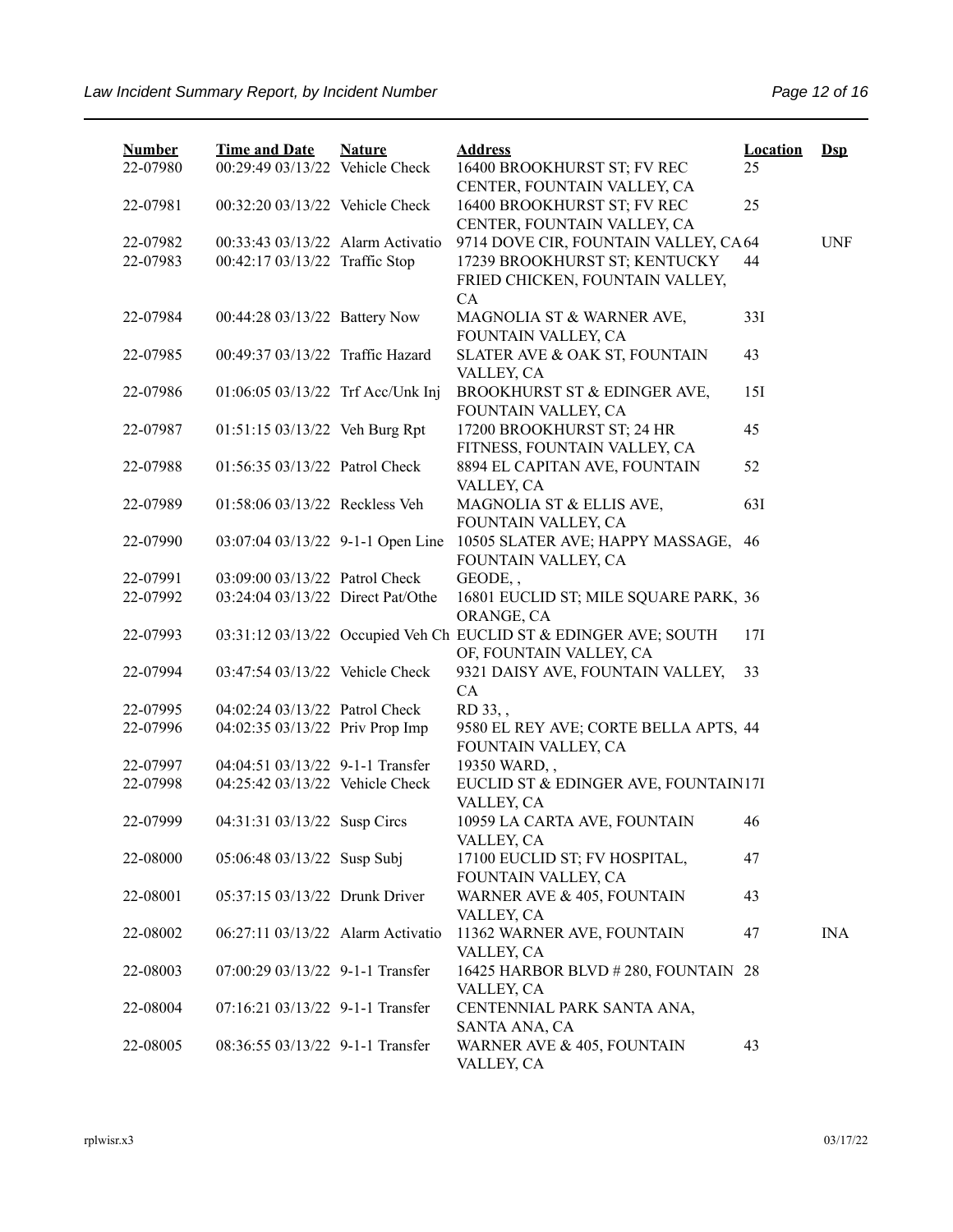| <b>Number</b><br>22-08006 | <b>Time and Date</b><br>08:50:00 03/13/22 9-1-1 Misdial | <b>Nature</b> | <b>Address</b><br>11452 DELPHINIUM AVE, FOUNTAIN                                | <b>Location</b><br>27 | $\mathbf{Dsp}$ |
|---------------------------|---------------------------------------------------------|---------------|---------------------------------------------------------------------------------|-----------------------|----------------|
|                           |                                                         |               | VALLEY, CA                                                                      |                       |                |
| 22-08007                  | 09:37:52 03/13/22 9-1-1 Transfer                        |               | 602 BALSA LN, FOUNTAIN VALLEY, CA 64                                            |                       |                |
| 22-08008                  | 10:01:27 03/13/22 Direct Pat/Traf                       |               | BUSHARD ST & TALBERT AVE,<br>FOUNTAIN VALLEY, CA                                | 54I                   |                |
| 22-08009                  | 10:04:53 03/13/22 Direct Pat/Othe                       |               | 16400 BROOKHURST ST; FV REC<br>CENTER, FOUNTAIN VALLEY, CA                      | 25                    |                |
| 22-08010                  | 10:05:58 03/13/22 Traffic Stop                          |               | TALBERT AVE & FOSTER ST, FOUNTAIN54<br>VALLEY, CA                               |                       |                |
| 22-08011                  | 10:25:26 03/13/22 Property Rpt                          |               | SAN ANTONIO ST & GARFIELD AVE,<br>FOUNTAIN VALLEY, CA                           | OUT75                 |                |
| 22-08012                  | 10:30:35 03/13/22 Traffic Stop                          |               | TALBERT AVE & FOSTER ST, FOUNTAIN54<br>VALLEY, CA                               |                       |                |
| 22-08013                  | 10:29:47 03/13/22 Alarm Activatio                       |               | 9074 COCKATOO AVE, FOUNTAIN<br>VALLEY, CA                                       | 73                    | <b>UNF</b>     |
| 22-08014                  |                                                         |               | 10:34:09 03/13/22 9-1-1 Abandoned 10270 LA HACIENDA AVE, FOUNTAIN<br>VALLEY, CA | 45                    |                |
| 22-08015                  | 10:35:59 03/13/22 Ped Check                             |               | 17395 MT HERRMANN ST; D and P<br>CLASSIC CHEV INC, FOUNTAIN<br>VALLEY, CA       | 47                    |                |
| 22-08016                  | 10:52:36 03/13/22 Patrol Check                          |               | MT HUTCHINGS ST & GEODE AVE,<br>FOUNTAIN VALLEY, CA                             | 38                    |                |
| 22-08017                  | 11:01:42 03/13/22 Traffic Stop                          |               | MAGNOLIA ST & WARNER AVE,<br>FOUNTAIN VALLEY, CA                                | 33I                   |                |
| 22-08018                  | 11:02:37 03/13/22 Petty Theft Rpt                       |               | 17099 BROOKHURST ST; SAMS CLUB,<br>FOUNTAIN VALLEY, CA                          | 44                    |                |
| 22-08019                  | 11:10:59 03/13/22 9-1-1 Misdial                         |               | 17816 BUSHARD ST; FVHS, FOUNTAIN<br>VALLEY, CA                                  | 54                    |                |
| 22-08020                  | 11:16:10 03/13/22 9-1-1 Transfer                        |               | 10031 LOS COYOTES CRT, FOUNTAIN<br>VALLEY, CA                                   | 75                    |                |
| 22-08021                  | 11:59:15 03/13/22 Hailed By Citiz                       |               | BROOKHURST ST & ELLIS AVE,<br>FOUNTAIN VALLEY, CA                               | 65I                   |                |
| 22-08022                  | 12:32:37 03/13/22 Traffic Control                       |               | BROOKHURST ST & TALBERT AVE,<br>FOUNTAIN VALLEY, CA                             | 55I                   |                |
| 22-08023                  | 12:38:40 03/13/22 9-1-1 Transfer                        |               | 16537 ELM CIR, FOUNTAIN VALLEY, CA 33                                           |                       |                |
| 22-08024                  | 12:54:25 03/13/22 Traffic Stop                          |               | 17971 BROOKHURST ST; BERRI<br>BROTHERS GAS, FOUNTAIN VALLEY,<br>CA              | 54                    |                |
| 22-08025                  | 12:54:58 03/13/22 Traffic Stop                          |               | BROOKHURST ST & TALBERT AVE,<br>FOUNTAIN VALLEY, CA                             | 55I                   |                |
| 22-08026                  | 12:56:47 03/13/22 Traffic Stop                          |               | BROOKHURST ST & GARFIELD AVE,<br>FOUNTAIN VALLEY, CA                            | 75I                   |                |
| 22-08027                  | 12:57:21 03/13/22 Non Injury Tc                         |               | ADOBE RIVER AVE & ARCHES CRT,<br>FOUNTAIN VALLEY, CA                            | 65                    |                |
| 22-08028                  | 13:04:10 03/13/22 Traffic Stop                          |               | BROOKHURST ST & TALBERT AVE,<br>FOUNTAIN VALLEY, CA                             | 55I                   |                |
| 22-08029                  | 13:05:56 03/13/22 9-1-1 Incomplet                       |               | 10527 EDINGER AVE, FOUNTAIN<br>VALLEY, CA                                       | 26                    |                |
| 22-08030                  | 13:06:44 03/13/22 Traffic Stop                          |               | BROOKHURST ST & TALBERT AVE,<br>FOUNTAIN VALLEY, CA                             | 55I                   |                |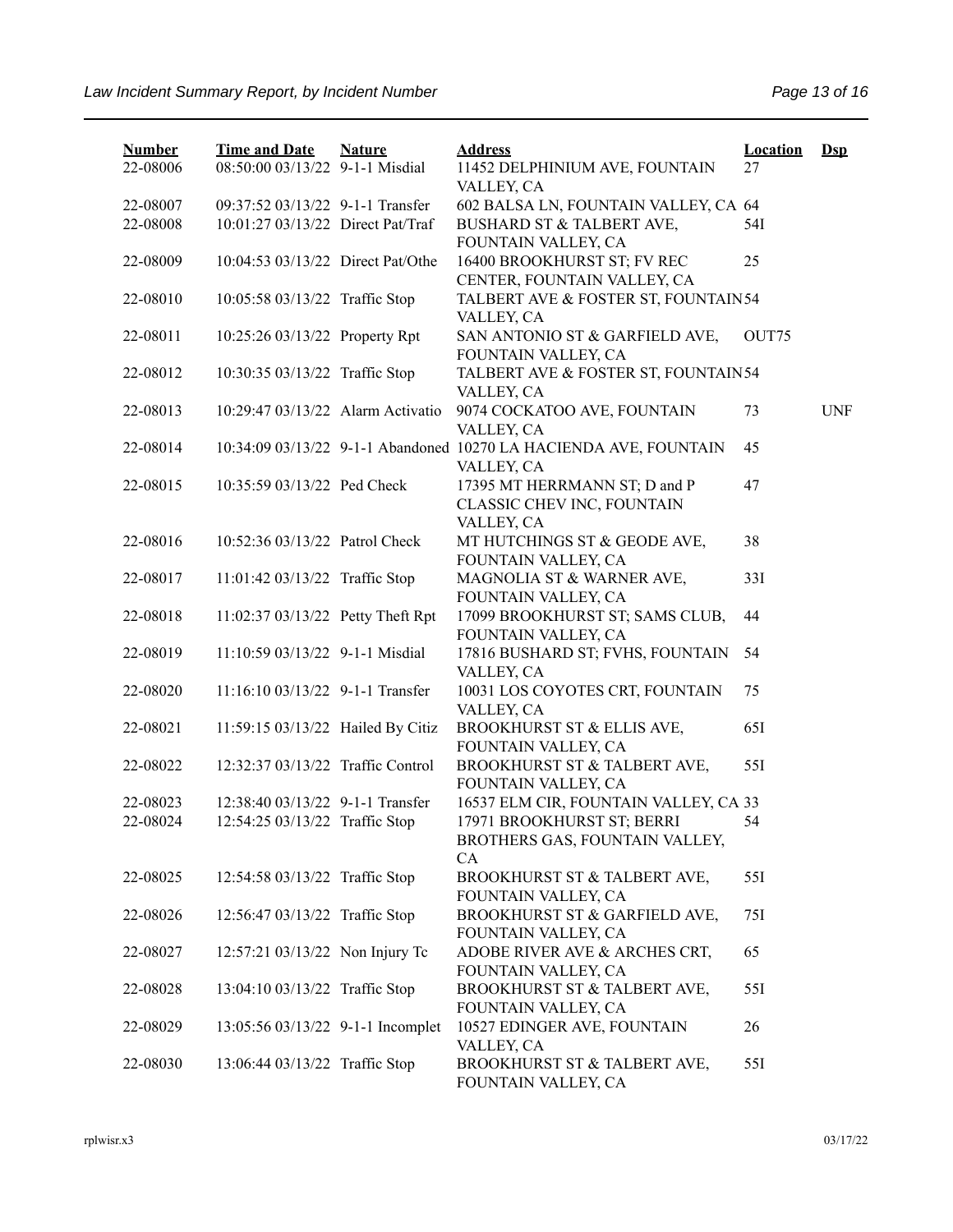| <b>Number</b> | <b>Time and Date</b>              | <b>Nature</b> | <b>Address</b>                                                                                                             | <b>Location</b> | $\mathbf{Dsp}$ |
|---------------|-----------------------------------|---------------|----------------------------------------------------------------------------------------------------------------------------|-----------------|----------------|
| 22-08031      | 13:07:26 03/13/22 Non Injury Tc   |               | ADOBE RIVER AVE & AZTEC CRT,<br>FOUNTAIN VALLEY, CA                                                                        | 65              |                |
| 22-08032      | 13:09:23 03/13/22 Petty Theft Rpt |               | 11538 QUARTZ AVE, FOUNTAIN<br>VALLEY, CA                                                                                   | 38              |                |
| 22-08034      | 13:36:35 03/13/22 9-1-1 Open Line |               | 15972 EUCLID ST, FOUNTAIN VALLEY,<br>CA                                                                                    | 17              |                |
| 22-08035      | 13:49:06 03/13/22 9-1-1 Transfer  |               | 11640 COLEY RIVER CIR, FOUNTAIN<br>VALLEY, CA                                                                              | 48              |                |
| 22-08036      | 13:56:28 03/13/22 9-1-1 Incomplet |               | 17880 NEWHOPE ST, FOUNTAIN<br>VALLEY, CA                                                                                   | 57              |                |
| 22-08037      | 13:56:56 03/13/22 Fraud Rpt       |               | 17900 NEWHOPE ST; COSTCO,<br>FOUNTAIN VALLEY, CA                                                                           | 57              |                |
| 22-08038      | 14:34:50 03/13/22 Dog Issue       |               | MAGNOLIA ST & SLATER AVE,<br>FOUNTAIN VALLEY, CA                                                                           | 43I             |                |
| 22-08039      | 14:37:45 03/13/22 Alarm Activatio |               | 17075 NEWHOPE ST;, FOUNTAIN<br>VALLEY, CA                                                                                  | 47              | <b>UNF</b>     |
| 22-08040      | 14:51:02 03/13/22 9-1-1 Transfer  |               | 18922 MT CIMARRON ST, FOUNTAIN<br>VALLEY, CA                                                                               | 74              |                |
| 22-08041      | 15:06:43 03/13/22 Water Problem   |               | 10049 SAN MIGUEL CRT, FOUNTAIN<br>VALLEY, CA                                                                               | 75              |                |
| 22-08042      | 15:30:23 03/13/22 Follow Up       |               | 16425 EVEREST CIR, FOUNTAIN<br>VALLEY, CA                                                                                  | 28              |                |
| 22-08043      | 15:41:09 03/13/22 Direct Pat/Traf |               | BROOKHURST ST & SLATER AVE,<br>FOUNTAIN VALLEY, CA                                                                         | 45I             |                |
|               |                                   |               |                                                                                                                            |                 |                |
|               |                                   |               |                                                                                                                            | <b>College</b>  |                |
| 22-08045      | 15:46:15 03/13/22 Traffic Stop    |               | BROOKHURST ST & TALBERT AVE,                                                                                               | 55I             |                |
| 22-08046      |                                   |               | FOUNTAIN VALLEY, CA<br>15:50:00 03/13/22 Trans Complaint LOS JARDINES WEST & SLATER<br>AVE; PIZZA D'Z, FOUNTAIN VALLEY, CA | 56              |                |
| 22-08047      |                                   |               | 16:08:35 03/13/22 Check Well Bein WARNER AVE & EUCLID ST, FOUNTAIN 37I<br>VALLEY, CA                                       |                 |                |
| 22-08048      | 16:11:05 03/13/22 Traffic Stop    |               | BROOKHURST ST & 405; NORTH ON<br>RAMP, FOUNTAIN VALLEY, CA                                                                 | 54              |                |
| 22-08049      | 16:14:36 03/13/22 Info Entry Only |               | 16400 BROOKHURST ST; FV REC<br>CENTER, FOUNTAIN VALLEY, CA                                                                 | 25              |                |
| 22-08050      | 16:18:02 03/13/22 Ped Check       |               | 11085 WARNER AVE; STATER<br>BROTHERS, FOUNTAIN VALLEY, CA                                                                  | 37              |                |
| 22-08051      | 16:28:37 03/13/22 Follow Up       |               | 17099 BROOKHURST ST; SAMS CLUB,<br>FOUNTAIN VALLEY, CA                                                                     | 44              |                |
| 22-08052      | 16:42:20 03/13/22 9-1-1 Transfer  |               | 17077 SAN MATEO ST; CARMEL<br>VILLAGE, FOUNTAIN VALLEY, CA                                                                 | 45              |                |
| 22-08053      | 17:05:58 03/13/22 Citizen Assist  |               | 8535 EL RIO AVE, FOUNTAIN VALLEY,<br>CA                                                                                    | 52              |                |
| 22-08054      | 17:22:45 03/13/22 9-1-1 Transfer  |               | 12248 LOYA RIVER CIR;<br>ROCKIEANDMARY HERRERAS DAY<br>CARE, FOUNTAIN VALLEY, CA                                           | 29              |                |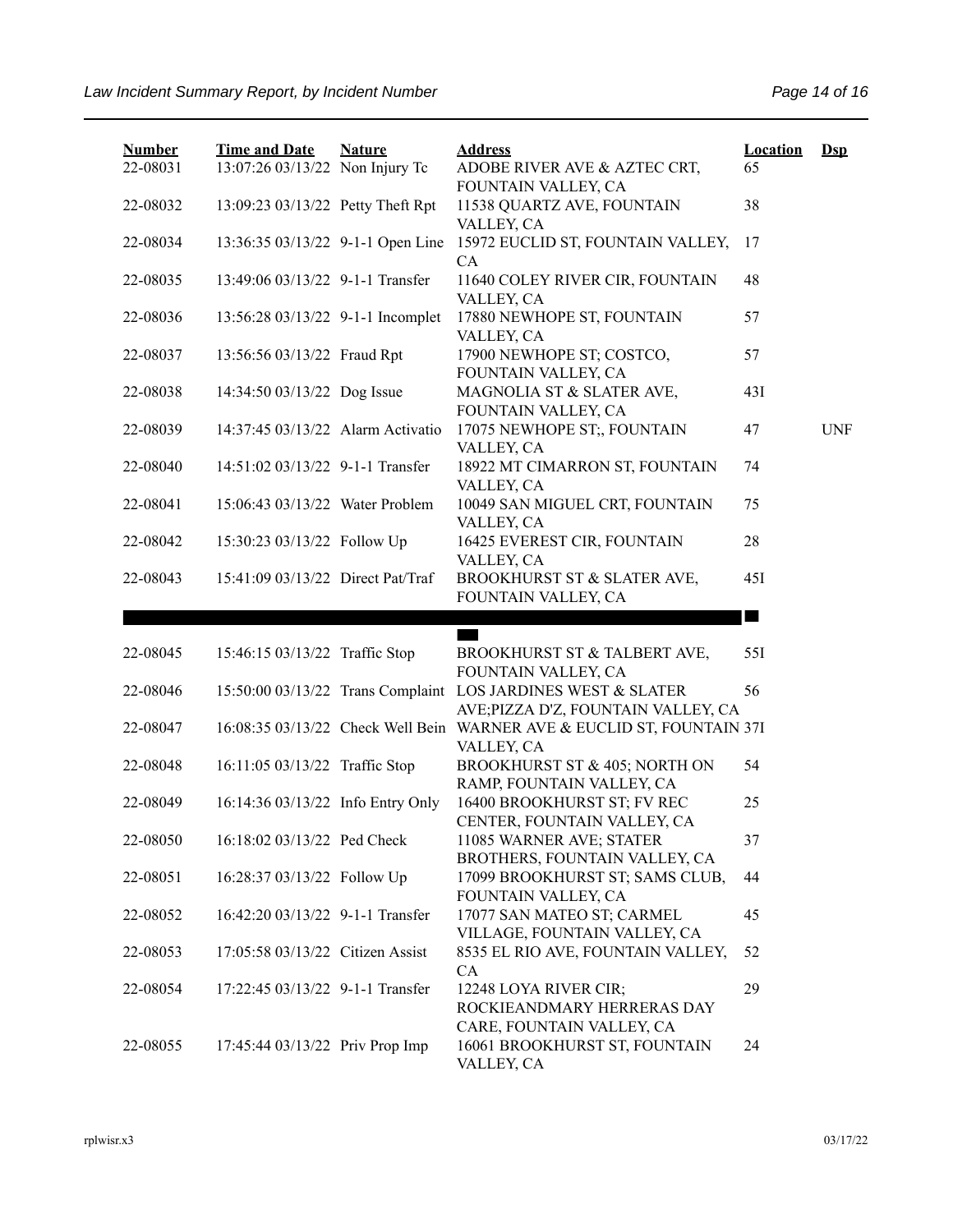| <b>Number</b> | <b>Time and Date</b>              | <b>Nature</b> | <b>Address</b>                                                                | <b>Location</b> | $\mathbf{Dsp}$ |
|---------------|-----------------------------------|---------------|-------------------------------------------------------------------------------|-----------------|----------------|
| 22-08056      |                                   |               | 18:04:30 03/13/22 Check Well Bein EUCLID ST & WARNER AVE, FOUNTAIN 37I        |                 |                |
| 22-08057      |                                   |               | VALLEY, CA<br>18:13:54 03/13/22 Check Well Bein 18582 BROOKHURST ST, FOUNTAIN | 75              |                |
|               |                                   |               | VALLEY, CA                                                                    |                 |                |
| 22-08058      | 18:21:51 03/13/22 Citizen Assist  |               | 16416 EVEREST CIR, FOUNTAIN                                                   | 28              | <b>ACT</b>     |
|               |                                   |               | VALLEY, CA                                                                    |                 |                |
| 22-08059      | 18:37:17 03/13/22 Rv Complaint    |               | 16671 SILKTREE ST, FOUNTAIN                                                   | 34              |                |
|               |                                   |               | VALLEY, CA                                                                    |                 |                |
| 22-08060      | 18:39:37 03/13/22 Patrol Check    |               | WARD ST & 405, FOUNTAIN VALLEY,                                               | 66              |                |
|               |                                   |               | CA                                                                            |                 |                |
| 22-08061      | 18:45:07 03/13/22 Dist Of Peac    |               | 17200 BROOKHURST ST; 24 HR                                                    | 45              |                |
|               |                                   |               | FITNESS, FOUNTAIN VALLEY, CA                                                  |                 |                |
| 22-08062      | 18:49:14 03/13/22 Check Well Bein |               | WARNER AVE & EUCLID ST, FOUNTAIN 37I<br>VALLEY, CA                            |                 |                |
| 22-08063      | 18:49:04 03/13/22 Trans Complaint |               | 16400 BROOKHURST ST; FV REC                                                   | 25              |                |
|               |                                   |               | CENTER, FOUNTAIN VALLEY, CA                                                   |                 |                |
| 22-08064      | 19:04:36 03/13/22 9-1-1 Open Line |               | 1302 S SHAWNEE DR, SANTA ANA, CA                                              |                 |                |
| 22-08065      | 19:14:35 03/13/22 Patrol Check    |               | 17200 BROOKHURST ST; 24 HR                                                    | 45              |                |
|               |                                   |               | FITNESS, FOUNTAIN VALLEY, CA                                                  |                 |                |
| 22-08066      | 19:37:53 03/13/22 9-1-1 Transfer  |               | X:-117.911463, Y:33.735585, SANTA ANA,                                        |                 |                |
|               |                                   |               | CA                                                                            |                 |                |
| 22-08067      | 19:38:19 03/13/22 9-1-1 Transfer  |               | 11300 WARNER AVE; PALM ISLAND                                                 | 47              |                |
|               |                                   |               | SENIOR COMMUNITY, FOUNTAIN                                                    |                 |                |
|               |                                   |               | VALLEY, CA                                                                    |                 |                |
| 22-08068      | 19:39:26 03/13/22 Walkaway        |               | 17100 EUCLID ST; FV HOSPITAL,<br>FOUNTAIN VALLEY, CA                          | 47              |                |
| 22-08069      | 19:42:07 03/13/22 9-1-1 Transfer  |               | 17937 SANTA OLIVIA ST, FOUNTAIN                                               | 52              |                |
|               |                                   |               | VALLEY, CA                                                                    |                 |                |
| 22-08070      | 19:48:12 03/13/22 Trans Complaint |               | 18030 BROOKHURST ST # B;                                                      | 65              |                |
|               |                                   |               | HALLMARK, FOUNTAIN VALLEY, CA                                                 |                 |                |
| 22-08071      | 19:53:37 03/13/22 Outside Agency  |               | 11300 WARNER AVE; PALM ISLAND                                                 | 47              |                |
|               |                                   |               | SENIOR COMMUNITY, FOUNTAIN                                                    |                 |                |
|               |                                   |               | VALLEY, CA                                                                    |                 |                |
| 22-08072      | 20:34:32 03/13/22 Shots Heard     |               | 17110 BROOKHURST ST; FOUNTAIN                                                 | 45              |                |
|               |                                   |               | BOWL, FOUNTAIN VALLEY, CA                                                     |                 |                |
| 22-08073      |                                   |               | 20:41:25 03/13/22 9-1-1 Abandoned 10505 SLATER AVE; HAPPY MASSAGE,            | 46              |                |
| 22-08074      | 20:48:27 03/13/22 9-1-1 Transfer  |               | FOUNTAIN VALLEY, CA<br>SHAWNEE DR SANTA ANA,,                                 |                 |                |
| 22-08075      | 21:37:33 03/13/22 Vandalism Rpt   |               | 18975 MAGNOLIA ST; SHELL GAS,                                                 | 72              |                |
|               |                                   |               | FOUNTAIN VALLEY, CA                                                           |                 |                |
| 22-08076      | 21:44:38 03/13/22 Alarm Activatio |               | 17296 WALNUT ST, FOUNTAIN VALLEY, 43                                          |                 |                |
|               |                                   |               | CA                                                                            |                 |                |
| 22-08077      |                                   |               | 21:49:28 03/13/22 9-1-1 Abandoned 16600 HARBOR BLVD, FOUNTAIN                 | 39              |                |
|               |                                   |               | VALLEY, CA                                                                    |                 |                |
| 22-08078      | 23:29:05 03/13/22 Veh Repo        |               | 18461 BROOKHURST ST, FOUNTAIN                                                 | 64              |                |
|               |                                   |               | VALLEY, CA                                                                    |                 |                |
| 22-08079      | 23:42:23 03/13/22 Patrol Check    |               | 10252 CALLE INDEPENDENCIA;                                                    | 45              |                |
|               |                                   |               | COLONY PARK, FOUNTAIN VALLEY, CA                                              |                 |                |

**Total Incidents for This Agency:** 370